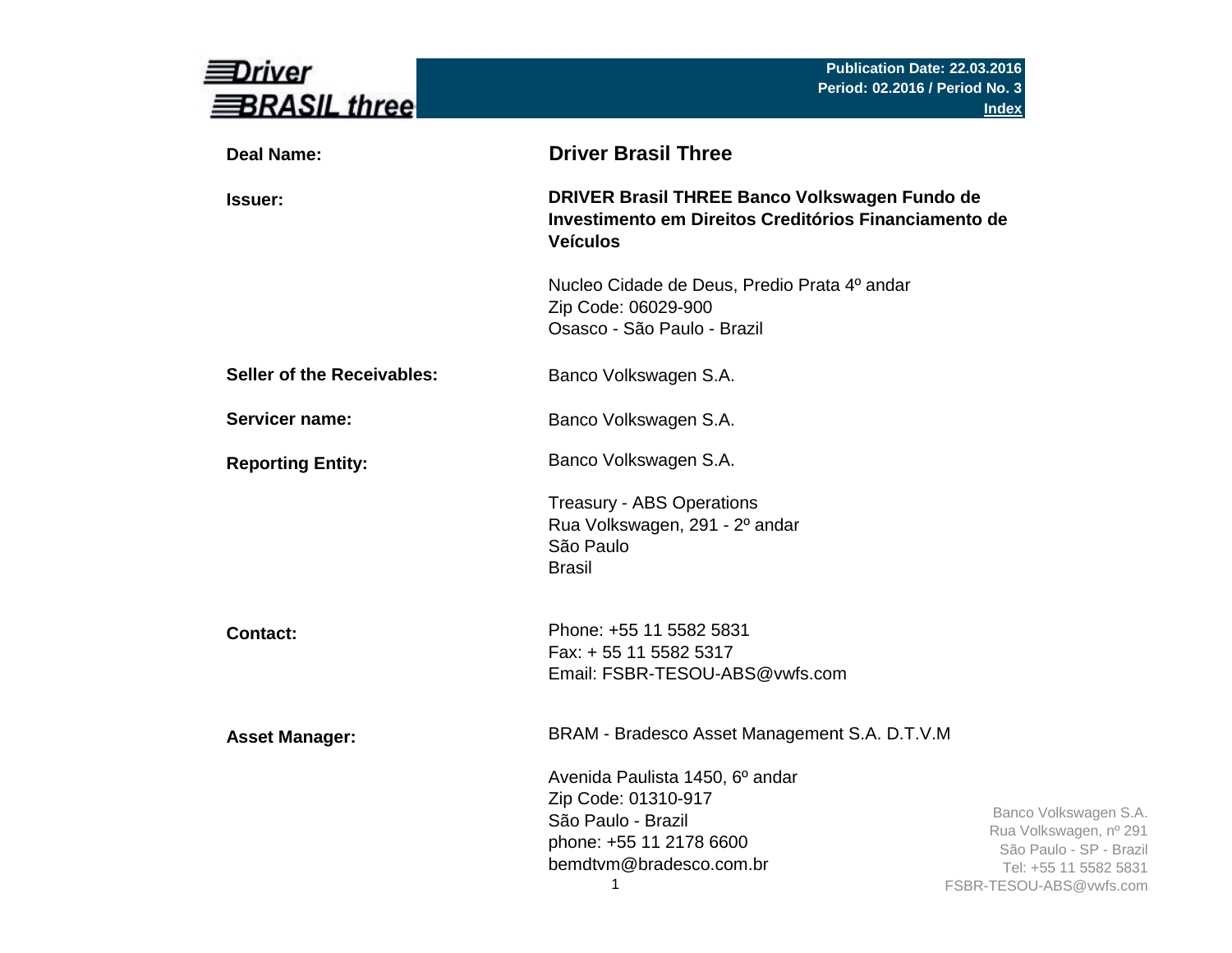

# **Contents**

| Page           | <b>Table of Contents</b>                  |
|----------------|-------------------------------------------|
| 1              | Cover                                     |
| $\overline{2}$ | <b>Contents</b>                           |
| 3              | <b>Reporting Details</b>                  |
| 4              | <b>Parties Overview</b>                   |
| 5              | <b>Transaction Events I</b>               |
| 6              | <b>Transaction Events II</b>              |
| $\overline{7}$ | <b>Transaction Events III</b>             |
| 8              | Information regarding the Notes I         |
| 9              | <b>Information regarding the Notes II</b> |
| 10             | <b>Credit Enhancement</b>                 |
| 11             | <b>Swap Fixing / Waterfall</b>            |
| 12             | <b>Amortisation Profile I</b>             |
| 13             | <b>Amortisation Profile II</b>            |
| 14             | <b>Run Out Schedule I</b>                 |
| 15             | <b>Run Out Schedule II</b>                |
| 16             | <b>Outstanding Contracts</b>              |
| 17             | <b>Delinquencies</b>                      |
| 18             | <b>Recoveries</b>                         |
| 19             | Pool Data I                               |
| 20             | Pool Data II                              |
| 21             | Pool Data III                             |
| 22             | Pool Data IV                              |
| 23             | Pool Data V                               |
| 24             | Pool Data VI                              |
| 25             | <b>Glossary</b>                           |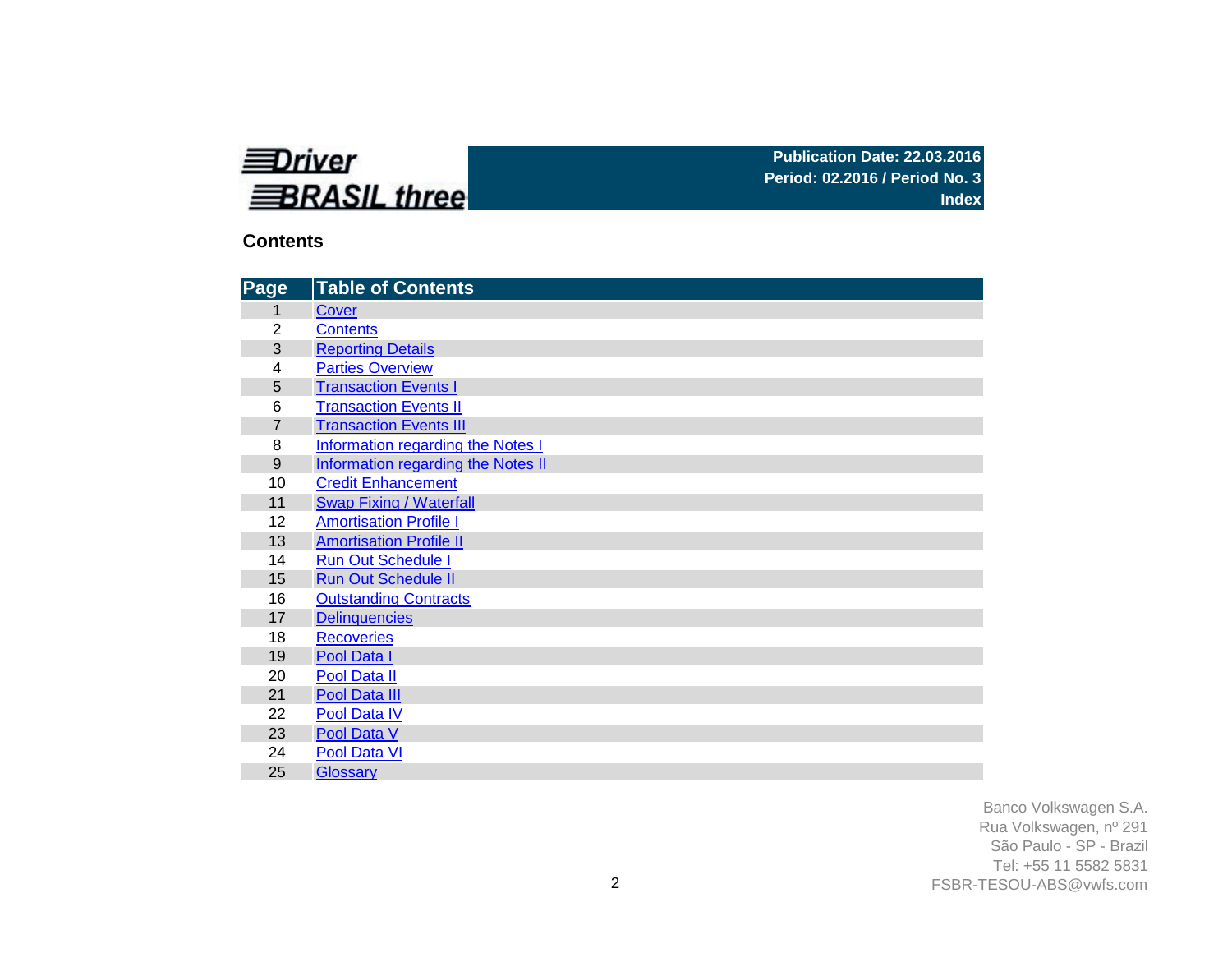

# **Reporting Details**

|                                 | <b>Number of</b>            | Percentage of                       | <b>Outstanding</b> | <b>Percentage Outstanding</b>       |
|---------------------------------|-----------------------------|-------------------------------------|--------------------|-------------------------------------|
| <b>Next Payment Date:</b>       |                             | 4/3/2016 Days accrued:              |                    | 21                                  |
| Reporting frequency:            |                             | monthly Note Payment Period:        |                    | from 07/01/2016 until 04/02/2016    |
| Period No.:                     |                             | 3 Interest Accrual Period           |                    | from 07/01/2016 until 04/02/2016    |
| <b>Issue Date</b>               |                             | 10/12/2015 Asset Collection Period: |                    | from 01/02/2016 until 29/02/2016    |
| <b>Legal Maturity Date</b>      |                             | December 2020 Reporting Date:       |                    | 29/02/2016 (last day of each month) |
| Scheduled Date of Clean-Up-Call | November 2017 Payment Date: |                                     |                    | 04/02/2016 (4th of each month)      |
| <b>Cut-Off Date</b>             |                             | 15/12/2015 Publication Date:        |                    | 22/3/2016                           |
| <b>Deal Overview</b>            |                             |                                     |                    |                                     |

| <b>Type of Car at Pool Cut</b> | Number of<br><b>Contracts</b> | <b>Percentage of</b><br><b>Contracts</b> | <b>Discounted</b><br>Principal Balance | <b>Discounted Principal</b><br><b>Balance</b> |
|--------------------------------|-------------------------------|------------------------------------------|----------------------------------------|-----------------------------------------------|
| <b>New Cars</b>                | 68.792                        | 88,84%                                   | 964.929.634,90                         | 89,93%                                        |
| Used Cars                      | 8.643                         | 11,16%                                   | 108.051.743,36                         | 10,07%                                        |
| <b>Total</b>                   | 77.435                        | $ 100.00\% $                             | 1.072.981.378,26                       | 100,00%                                       |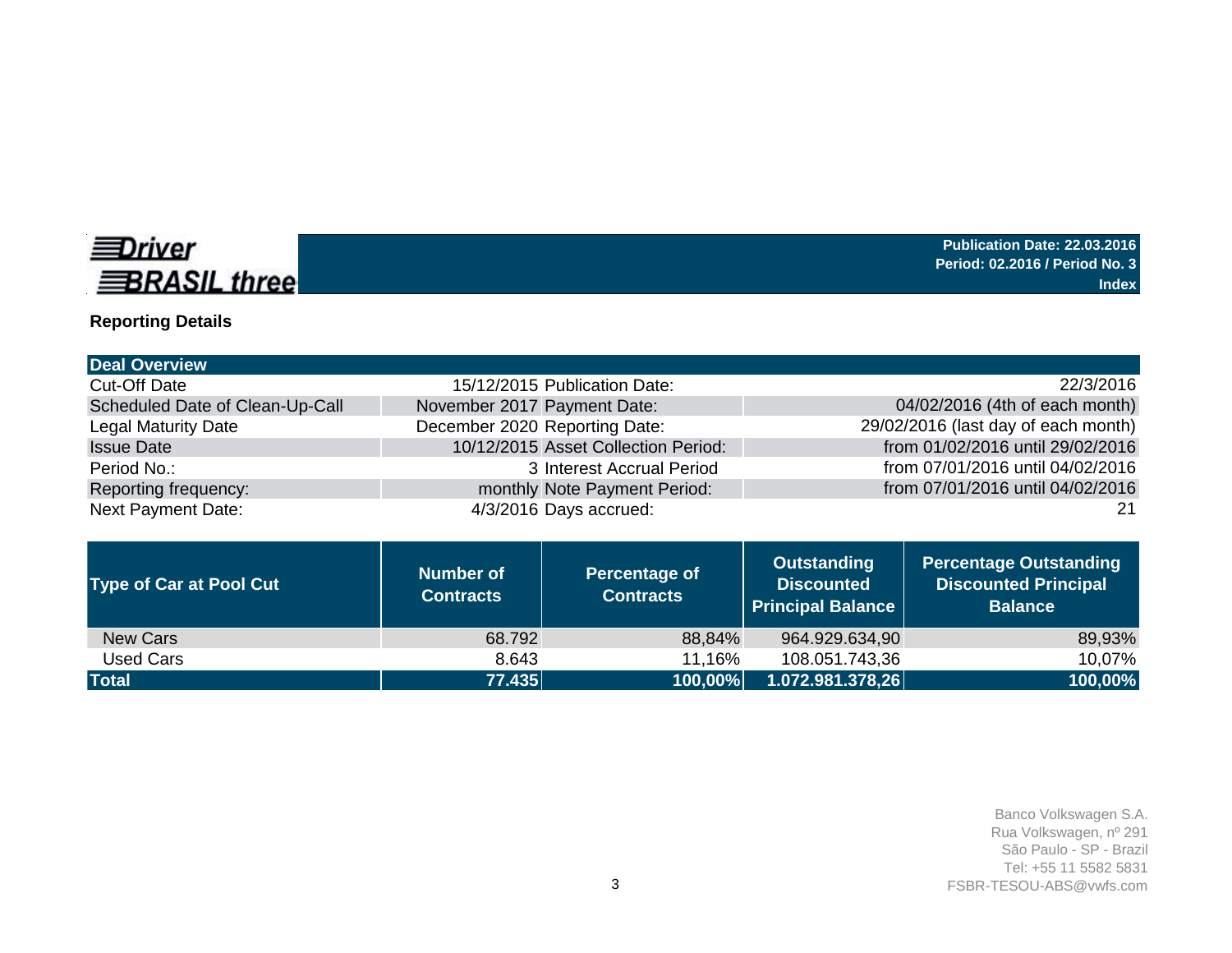

#### **Parties Overview**

| <b>Administrator:</b>     | <b>BEM DISTRIBUIDORA DE TÍTULOS E VALORES</b><br><b>MOBILIÁRIOS LTDA</b><br>Cidade de Deus<br>Bairro Vila Yara - 4º andar<br>Osasco - São Paulo - Brazil<br>phone: +55 11 3684 4522<br>http://www.bradescobemdtvm.com.br/                                                                                                                                                             | <b>Asset Manager:</b>    | BRAM - Bradesco Asset Management S.A. D.T.V.M<br>Avenida Paulista 1450, 6º andar<br>Zip Code: 01310-917<br>São Paulo - Brazil<br>phone: +55 11 2178 6600<br>bemdtvm@bradesco.com.br                |
|---------------------------|---------------------------------------------------------------------------------------------------------------------------------------------------------------------------------------------------------------------------------------------------------------------------------------------------------------------------------------------------------------------------------------|--------------------------|----------------------------------------------------------------------------------------------------------------------------------------------------------------------------------------------------|
| <b>Custodian Bank:</b>    | <b>Banco Bradesco S.A.</b><br>Cidade de Deus<br>Bairro Vila Yara - 2º andar<br>Osasco - São Paulo - Brazil<br>phone: 3684 9431<br>www.bradescocustodia.com.br                                                                                                                                                                                                                         | <b>Collection Agent:</b> | Banco Volkswagen S.A.<br>Treasury - ABS Operations<br>Rua Volkswagen, 291<br>São Paulo<br><b>Brazil</b><br>Phone: +55 11 5582 5831<br>FSBR-TESOU-ABS@vwfs.com                                      |
| <b>Swap Counterparty:</b> | <b>Banco Santander (Brasil) S.A.</b><br>Avenida Presidente Juscelino Kubitschek, 2235<br><b>Bloco A</b><br>São Paulo - SP<br><b>Brazil</b><br>phone: +55 11 3553 6792<br>www.santander.com.br                                                                                                                                                                                         | <b>Clearing System:</b>  | <b>CETIP S.A. - Mercados Organizados</b><br>Av. Brigadeiro Faria Lima, 1663, 1º andar<br>Jardim Paulistano São Paulo - SP<br>CEP: 01452-001<br>phone: +55 11 4152 9370<br>atendimento@cetip.com.br |
| <b>Rating Agencies</b>    | Moody's América Latina Ltda.<br>Avenida Nações Unidas, 12551 16º andar<br>04578-903 São Paulo<br><b>Brazil</b><br>phone: +55 11 3043 7305<br>daniela.jayesuria@moodys.com<br>www.moodys.com.br<br>Fitch Ratings Brasil Ltda.<br>Alameda Santos, 700 7° andar<br>01418-100 São Paulo<br>Brazil<br>phone: +55 11 4504 2200<br>juliana.ayoub@fitchratings.com<br>www.fitchratings.com.br |                          | Banco Volkswagen S.A.<br>Rua Volkswagen, nº 291<br>São Paulo - SP - Brazil<br>Tel: +55 11 5582 5831                                                                                                |
|                           |                                                                                                                                                                                                                                                                                                                                                                                       | 4                        | FSBR-TESOU-ABS@vwfs.com                                                                                                                                                                            |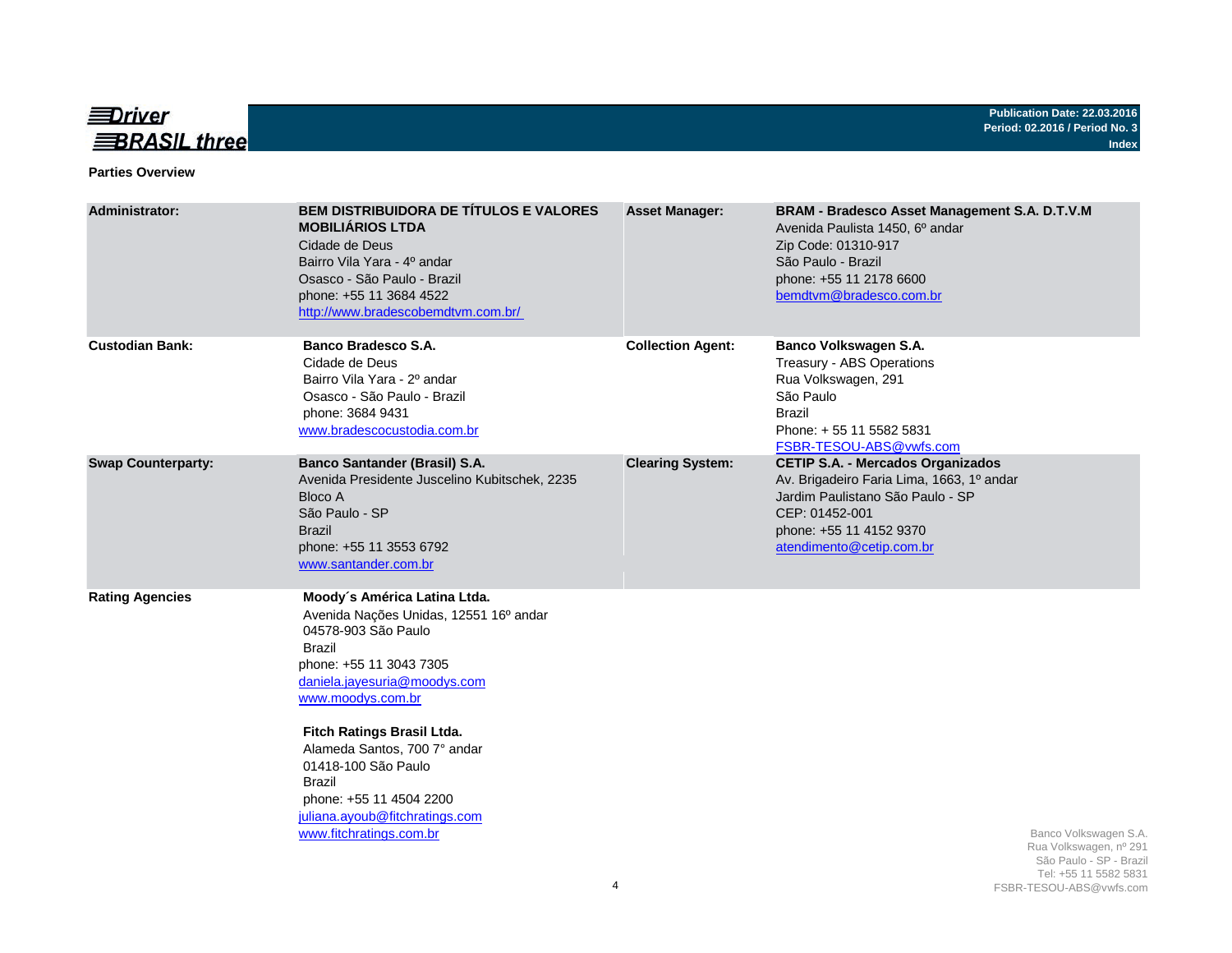

### **Transaction Events (I)**

| <b>Clean-Up Call Condition</b>                         |           |                                                                        |
|--------------------------------------------------------|-----------|------------------------------------------------------------------------|
| Percentage of Current Outstanding Discounted Portfolio | $81.83\%$ |                                                                        |
| Min. Percentage of Outstanding Discounted Portfolio    | 10.00%    | The Clean-Up-Call Condition is planned to be reached in November 2017. |

### **Clean-Up Call**

Banco Volkswagen S.A. will have the right at its option to exercise a Clean-Up Call and to repurchase the Loan Receivables from Driver Brasil One when the sum of the Discounted Principal Balance for all loan contracts is less than 10 per cent. of the sum of the Discounted Principal Balance for all Loan contracts as of the Cut Off Date, provided that all payment obligations under the Quotas will be thereby fulfilled.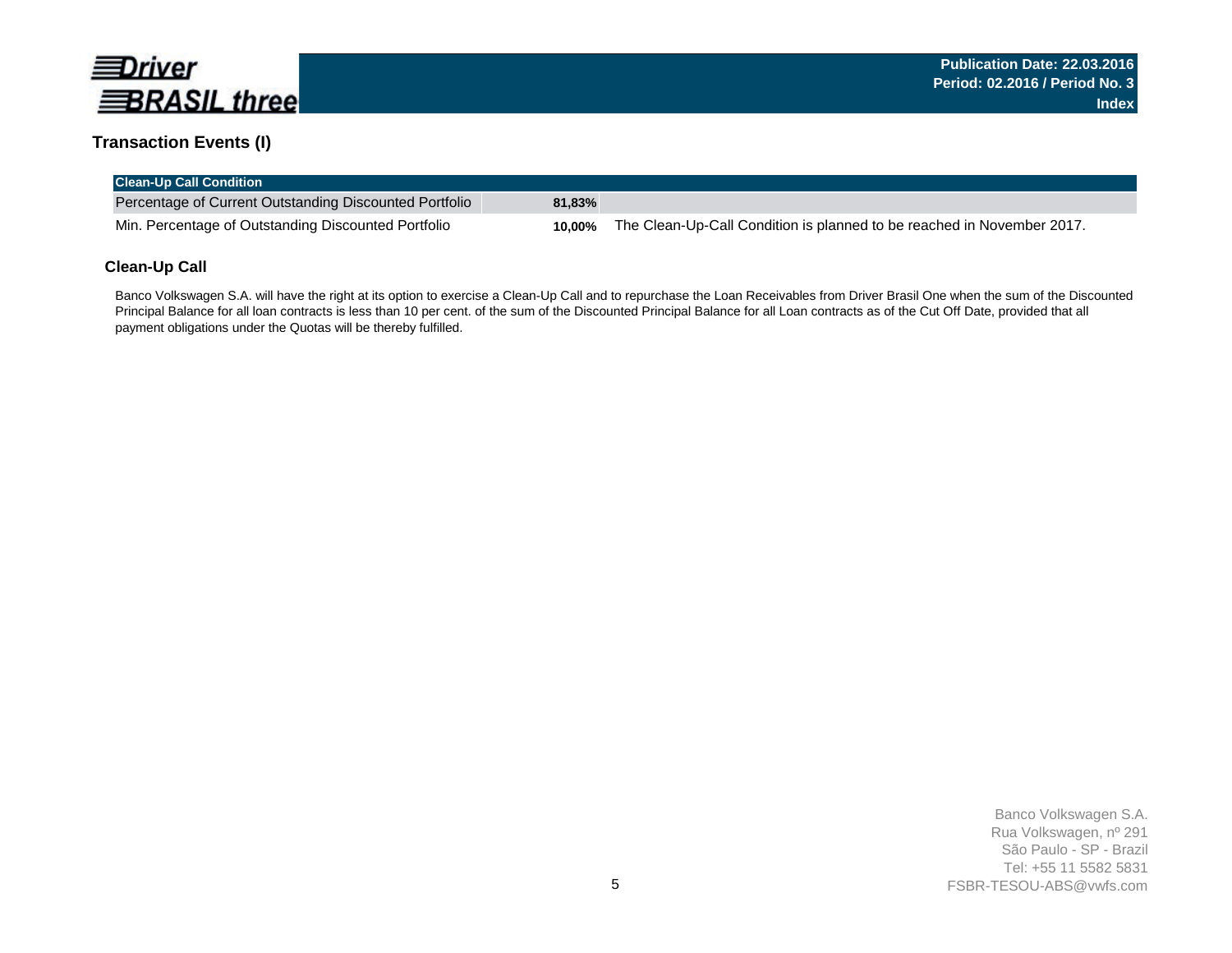

### **Transaction Events (II)**

| <b>Credit Enhancement Increase Conditions</b>                                                                                                                 |     |
|---------------------------------------------------------------------------------------------------------------------------------------------------------------|-----|
| Level 1a Credit Enhancement Increase Condition - Cumulative Late Delinguencies do not amount to 1.5% for any<br>Payment Date before and incp. 12/2016         | NO. |
| Level 1b Credit Enhancement Increase Condition -Cumulative Late Delinguencies do not amount to 3.5% for any<br>Payment Date between 01/2017 and incp. 12/2017 | NO. |
| Level 2 Credit Enhancement Increase Condition - Cumulative Late Delinguencies do not amount to 5.0% for any<br><b>Payment Date</b>                            | NO. |

|                                                         | <b>Outstanding</b><br><b>Discounted Principal</b><br><b>Balance (in Arrears)</b> | <b>Outstanding</b><br><b>Discounted Principal</b><br><b>Balance (at Late</b><br>Delinquency) |
|---------------------------------------------------------|----------------------------------------------------------------------------------|----------------------------------------------------------------------------------------------|
| Cumulative Late Delinguencies BOP<br>Late Delinquencies | R\$                                                                              | R\$                                                                                          |
| Cumulative Late Delinguencies EOP                       |                                                                                  |                                                                                              |
|                                                         |                                                                                  |                                                                                              |

R\$ 1.072.981.378,26 Cumulative Late Delinquency as percentage of DPB at Pool-Cut 0,00000% *Discounted Principal Balance as of Pool-Cut Date*

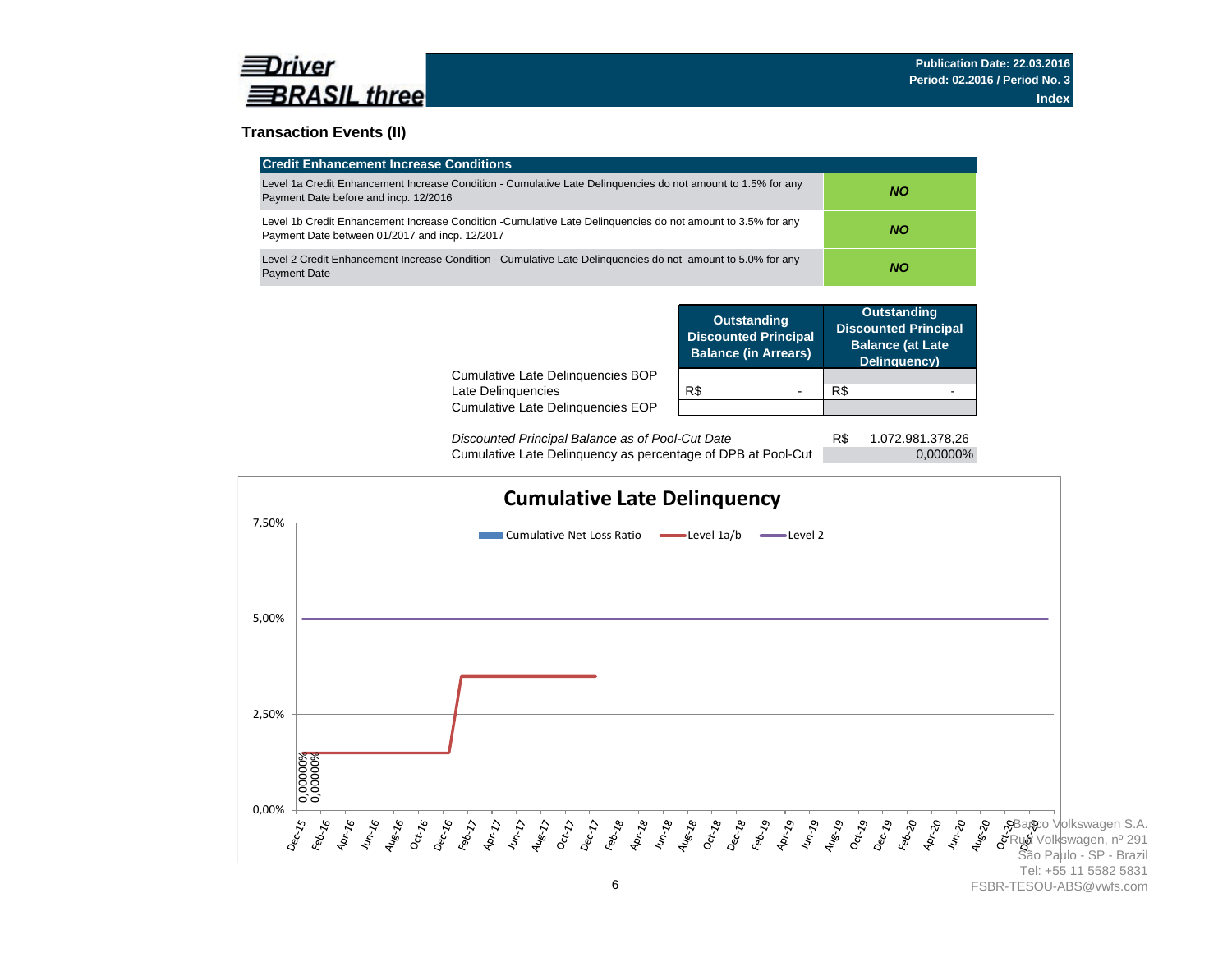

# **Transaction Events (III)**

| Administrator            | <b>Fitch</b>     |                 | <b>Moody's</b>   |                 |
|--------------------------|------------------|-----------------|------------------|-----------------|
| <b>BEM DTVM</b>          | <b>Long Term</b> | <b>Outlook</b>  | <b>Long Term</b> | <b>Outlook</b>  |
| Rating                   | AAA (bra)        | <b>Stable</b>   | Aaa.br           | <b>Stable</b>   |
|                          |                  |                 |                  |                 |
| <b>Custodian Bank</b>    | <b>Fitch</b>     |                 | Moody's          |                 |
| Banco Bradesco           | <b>Long Term</b> | <b>Outlook</b>  | <b>Long Term</b> | <b>Outlook</b>  |
| Rating                   | AAA (bra)        | Stable          | Aaa.br           | <b>Stable</b>   |
|                          |                  |                 |                  |                 |
| <b>Swap Counterparty</b> | <b>Fitch</b>     |                 | Moody's          |                 |
| Santander                | <b>Long Term</b> | <b>Outlook</b>  | <b>Long Term</b> | <b>Outlook</b>  |
| Rating                   | AAA (bra)        | <b>Negative</b> | Aaa.br           | <b>Negative</b> |
|                          |                  |                 |                  |                 |
| <b>Servicer</b>          | <b>Fitch</b>     |                 | Moody's          |                 |
| Banco Volkswagen S.A.    | <b>Long Term</b> | <b>Outlook</b>  | <b>Long Term</b> | <b>Outlook</b>  |

Rating and the method of the method is a method in the method in the method in the method in a method in a met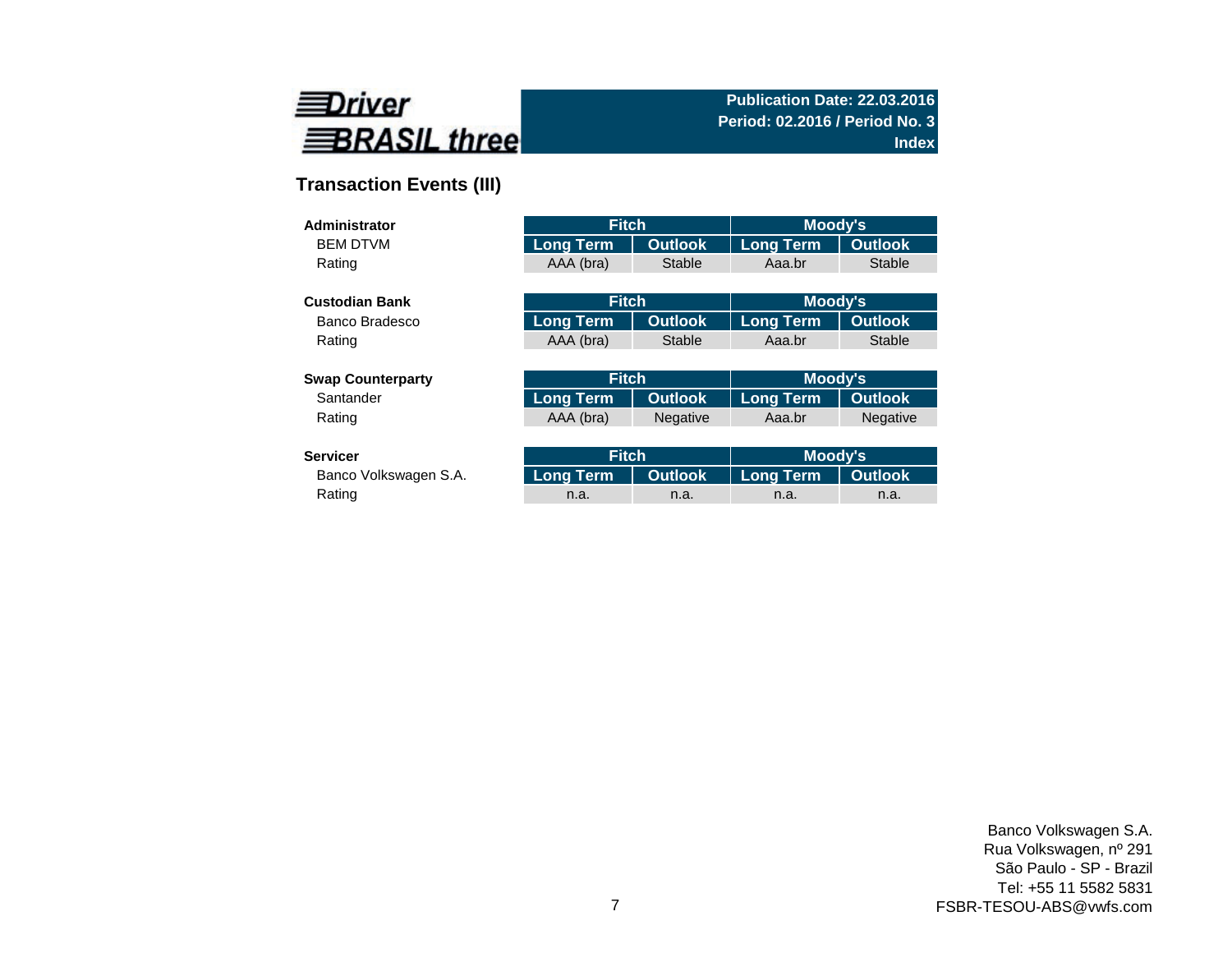

# **Information regarding the Notes I**

| <b>Rating at Issue Date</b>    |     | <b>Senior Quota</b> | <b>Mezzanine Quota</b> |
|--------------------------------|-----|---------------------|------------------------|
|                                |     |                     |                        |
| Moody's                        |     | AAA(bra)            | $A+(bra)$              |
| <b>Standard &amp; Poors</b>    |     | Aaa.br              | Aa2.br                 |
|                                |     |                     |                        |
| <b>Current Rating</b>          |     | <b>Senior Quota</b> | <b>Mezzanine Quota</b> |
| Moody's                        |     | AAA(bra)            | $A+(bra)$              |
| <b>Standard &amp; Poors</b>    |     | Aaa.br              | Aa2.br                 |
|                                |     |                     |                        |
| <b>Information on Notes</b>    |     | <b>Senior Quota</b> | <b>Mezzanine Quota</b> |
| Legal maturity date            |     | December 2020       | December 2020          |
| <b>Scheduled Clean Up Call</b> |     | November 2017       | November 2017          |
| ISIN:                          |     | BRDRVRCTF006        | BRDRVRCTF014           |
| <b>Nominal Amount</b>          | R\$ | 10.000,00           | R\$<br>10.000,00       |
|                                |     |                     |                        |
| <b>Information on Interest</b> |     | <b>Senior Quota</b> | <b>Mezzanine Quota</b> |
| Spread/Margin                  |     | $175$ bps           | $285$ bps              |
| <b>Index Rate</b>              |     | Daily CDI           | Daily CDI              |
| Fixed/Floating                 |     | floating            | floating               |
| <b>Current Coupon</b>          |     | Daily CDI + 175     | Daily CDI + 285        |
| Day Count Convention           |     | actual/252          | actual/252             |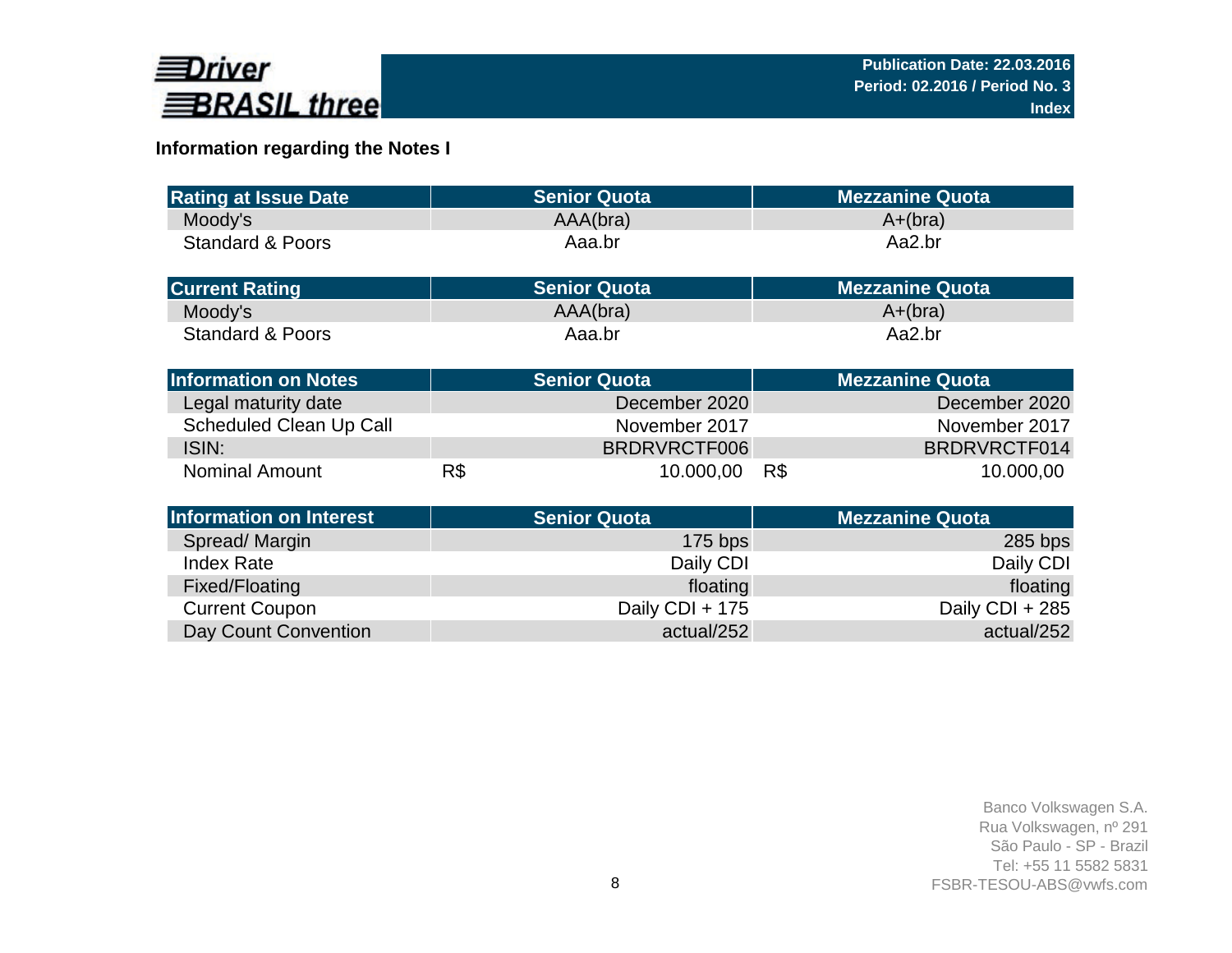

# **Information regarding the Notes II**

| <b>Monthly Period:</b>               | 29/2/2016                   |
|--------------------------------------|-----------------------------|
| Payment Date:                        | 4/2/2016                    |
| Interest Accrual Period (from/until) | 07/01/2016 until 04/02/2016 |
| Days accrued                         | 21                          |
| <b>Index Rate</b>                    | Daily CDI                   |
| Index Rate as of Month End           | 14.13%                      |
| Day Count Convention                 | actual/252                  |

| <b>Interest Payments</b>                      |  | Senior Quota Mezzanine Quota |  |            |  |
|-----------------------------------------------|--|------------------------------|--|------------|--|
| Total Interest Amount of the Reporting Period |  | R\$ 22.666.198,76 R\$        |  | 374.421,35 |  |

| <b>Note Balance</b>                     | <b>Senior Quota</b>      | <b>Mezzanine Quota</b> |
|-----------------------------------------|--------------------------|------------------------|
| Note Balance as of Beginning of Period  | 993.600.000,00<br>R\$    | 15.300.000,00<br>R\$   |
| Note Balance as of End of Period        | 858.500.000,00<br>R\$    | 15.300.000,00<br>R\$   |
| <b>Principal Amortization</b>           | R\$ 135.100.000,00   R\$ |                        |
|                                         |                          |                        |
| <b>Payments to Investors (per note)</b> | <b>Senior Quota</b>      | <b>Mezzanine Quota</b> |
| Interest                                | R\$<br>228,12            | R\$<br>244,72          |
| <b>Principal Amortization</b>           | R\$<br>1.359,70          | R\$                    |
| Number of Notes                         | 99.360                   | 1.530                  |
|                                         |                          |                        |
| <b>Overcollateralisation</b>            | <b>Senior Quota</b>      | <b>Mezzanine Quota</b> |
| Initial OC Percentage at Poolcut        | 7,3982%                  | 5,9723%                |
| <b>Current OC Percentage</b>            | 9,7108%                  | 8,1017%                |
| Target OC Percentage                    | 10,0000%                 | 6,6000%                |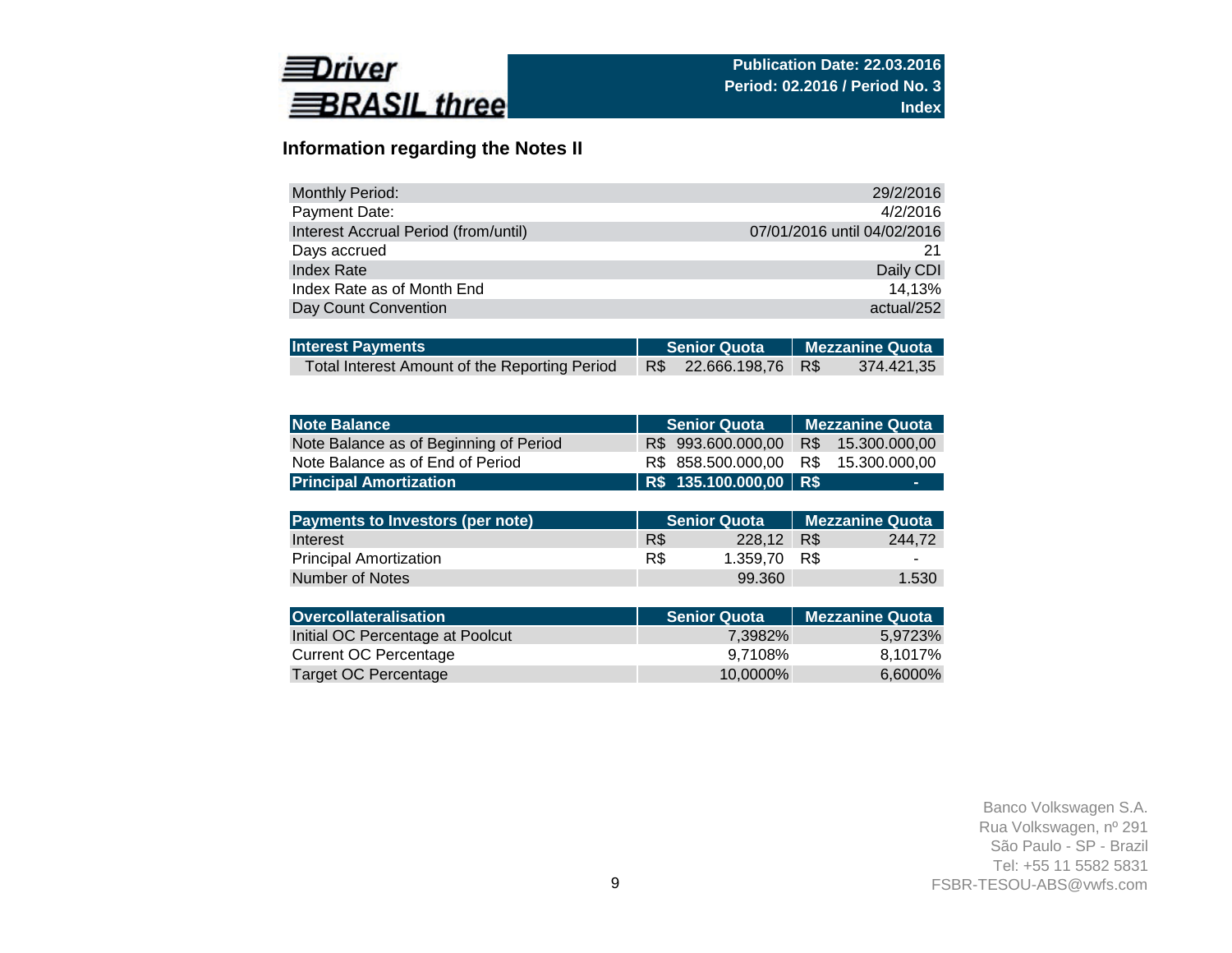

# **Credit Enhancement**

| <b>Credit Enhancement @ Pool-Cut</b> | % of Discounted Principal Balance | Value          |
|--------------------------------------|-----------------------------------|----------------|
| Mezzanine Quota                      | 1,43% R\$                         | 15.300.000,00  |
| <b>Subordinated Quota</b>            | 8,56% R\$                         | 91.900.000.00  |
| Overcollateralization                | 9,99% R\$                         | 107.200.000,00 |
| Cash Collateral Account              | 1,00% R\$                         | 10.729.813.78  |

### **Calculation of Credit Enhancement**

- The Senior Quota benefits from the Mezzanine, Subordinated Quotas and the Cash Collateral Account;
- The Mezanine Quota benefits from the Subordinated Quota and the Cash Collateral Account;
- The transaction starts with sequential amortisation and therefore initially only the Senior Quota will receive principal payments;

 ● The transaction switches into pro rata amortisation once an overcollateralisation percentage (i.e. credit enhancement excluding cash collateral) of OC-Percentage for the Senior Quota and OC-Percentage for the Mezanine Quota has been reached.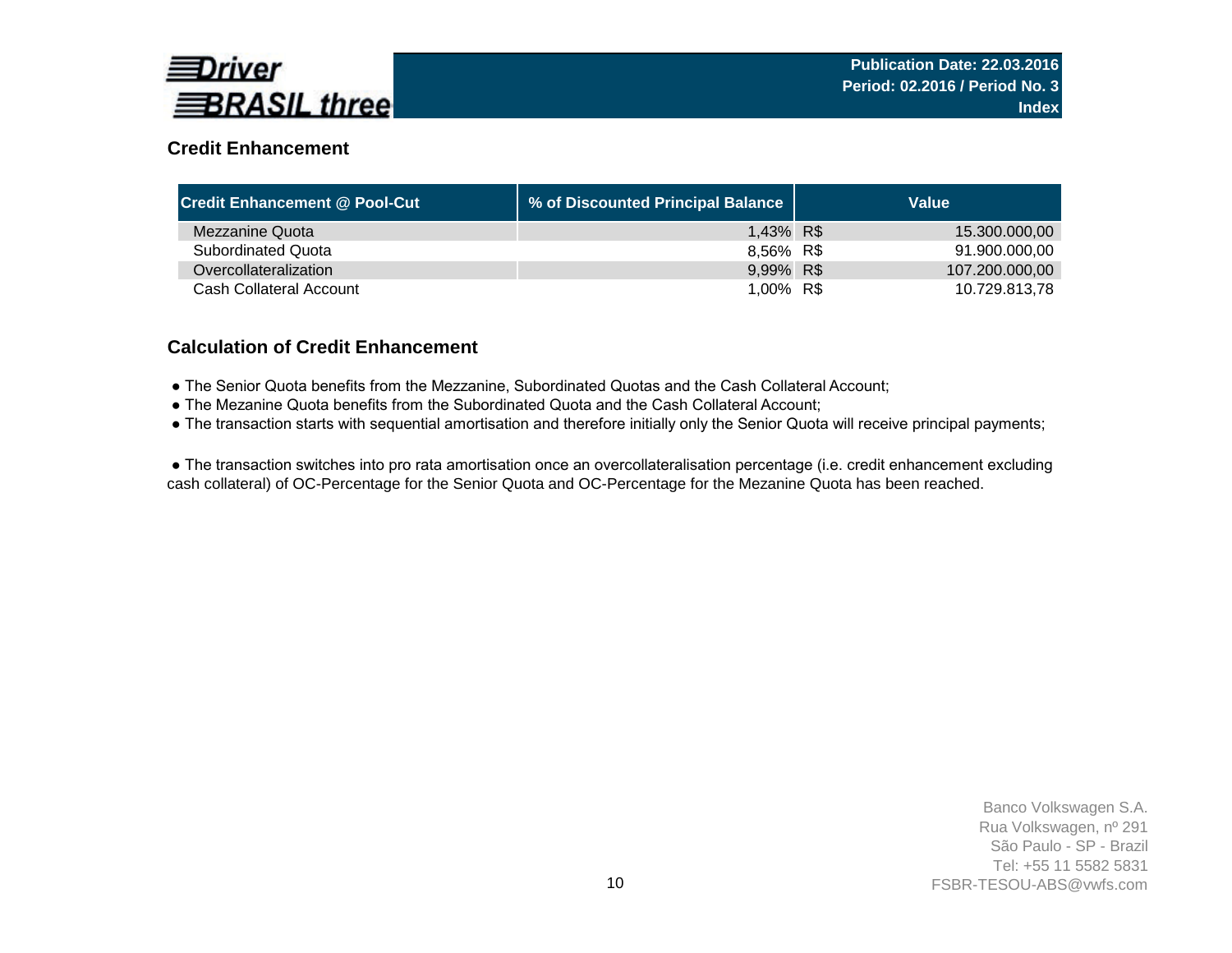

# **Swap Fixing / Waterfall**

| <b>Amortising Interest Rate Swap</b>             |     | <b>Senior Quota</b>           | <b>Mezzanine Quota</b>        |
|--------------------------------------------------|-----|-------------------------------|-------------------------------|
| Initial Principal                                | R\$ | 993.600.000,00                | R\$<br>15.300.000,00          |
| <b>Underlying Principal for Reporting Period</b> | R\$ | 858.500.000,00                | 15.300.000,00<br>R\$          |
| Paying Leg                                       |     | <b>Fix Interest Rate</b>      | <b>Fix Interest Rate</b>      |
| Receiving Leg                                    |     | <b>Floating Interest Rate</b> | <b>Floating Interest Rate</b> |
|                                                  |     |                               |                               |
| <b>Waterfall</b>                                 |     |                               |                               |
| Available Distribution Amount                    | R\$ | 170.550.685,06                |                               |
| 1) Fees                                          | R\$ | (53.287, 85)                  |                               |
| 2) Net Swap Payments                             | R\$ | (1.636.289, 67)               |                               |
| 3) Interest Senior Quota                         | R\$ | (22.666.198,76)               |                               |
| 4) Interest Mezzanine Quota                      | R\$ | (374.421,35)                  |                               |
| 5) Payment to Cash Collateral Account            | R\$ | (10.717.780,68)               |                               |
| 6) Redemption Senior Quota                       | R\$ | (135.100.000,00)              |                               |
| 7) Redemption Mezzanine Quota                    | R\$ |                               |                               |
| 8) Redemption Subordinated Quota                 | R\$ | -                             |                               |
| 9) Remaining Amount Due to Rounding              | R\$ | (2.706, 75)                   |                               |
| <b>Remaining Balance from Current Period</b>     | R\$ | 0,00                          |                               |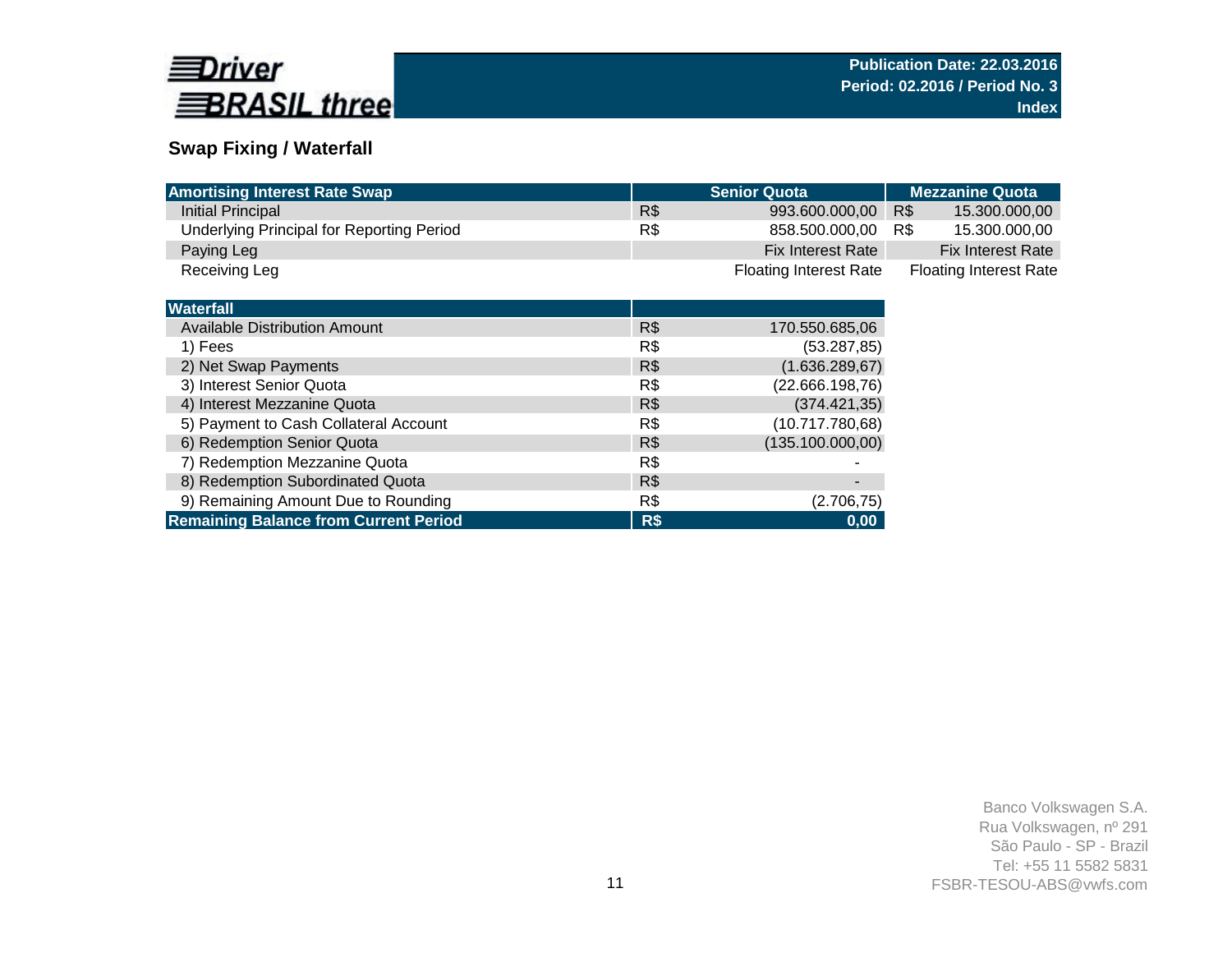

**Amortisation Profile I\***

|                         | <b>Senior Quota</b>        | <b>Mezzanine Quota</b>               |
|-------------------------|----------------------------|--------------------------------------|
| <b>Reporting Period</b> | <b>Actual Note Balance</b> | <b>Actual Note</b><br><b>Balance</b> |
| Poolcut                 | 993.600.000,00             | 15.300.000,00                        |
| 12/2015                 | 993.600.000,00             | 15.300.000,00                        |
| 01/2016                 | 993.600.000,00             | 15.300.000,00                        |
| 02/2016                 | 858.500.000,00             | 15.300.000,00                        |
| 03/2016                 | 800.752.000,00             | 15.300.000,00                        |
| 04/2016                 | 750.301.955,08             | 15.300.000,00                        |
| 05/2016                 | 702.964.848,16             | 15.300.000,00                        |
| 06/2016                 | 658.552.161,70             | 15.300.000,00                        |
| 07/2016                 | 615.137.284,10             | 15.300.000,00                        |
| 08/2016                 | 572.856.868,30             | 15.300.000,00                        |
| 09/2016                 | 531.196.845,65             | 15.300.000,00                        |
| 10/2016                 | 490.039.678,90             | 15.300.000,00                        |
| 11/2016                 | 449.436.332,75             | 15.300.000,00                        |
| 12/2016                 | 409.318.134,07             | 15.300.000,00                        |
| 01/2017                 | 369.739.227,73             | 13.967.926,38                        |
| 02/2017                 | 330.709.094,16             | 12.493.454,67                        |
| 03/2017                 | 292.091.279,62             | 11.034.559,45                        |
| 04/2017                 | 254.044.112,23             | 9.597.222,02                         |
| 05/2017                 | 216.431.793,20             | 8.176.312,19                         |
| 06/2017                 | 179.230.328,71             | 6.770.923,53                         |
| 07/2017                 | 142.516.848,28             | 5.383.969,82                         |
| 08/2017                 | 106.226.886,53             | 4.013.015,71                         |

<sup>+</sup>Based on the following assumptions: CPR of 14,5%, Clean Up Call at 10%, Net Losses at 1,25%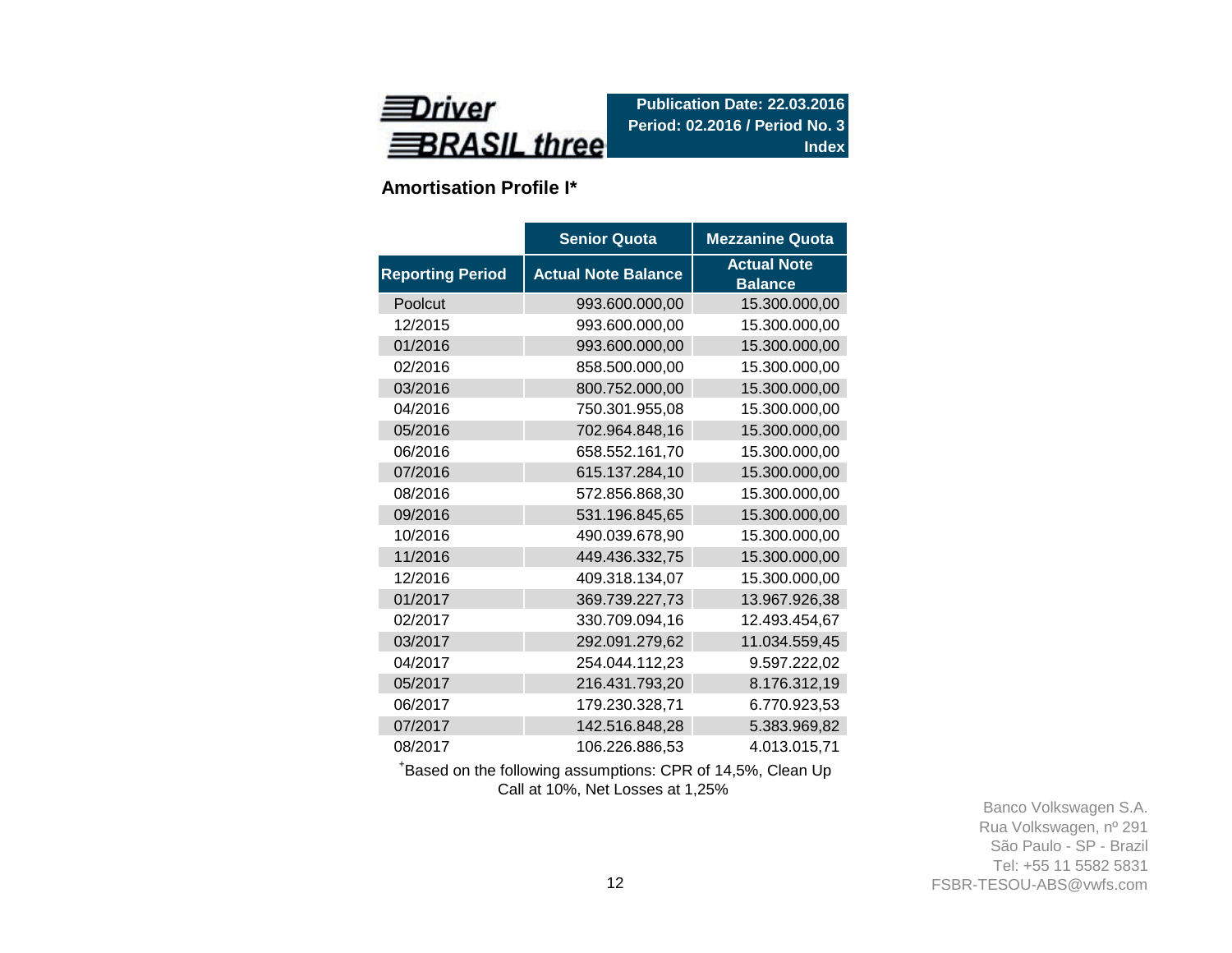

### **Amortisation Profile II**



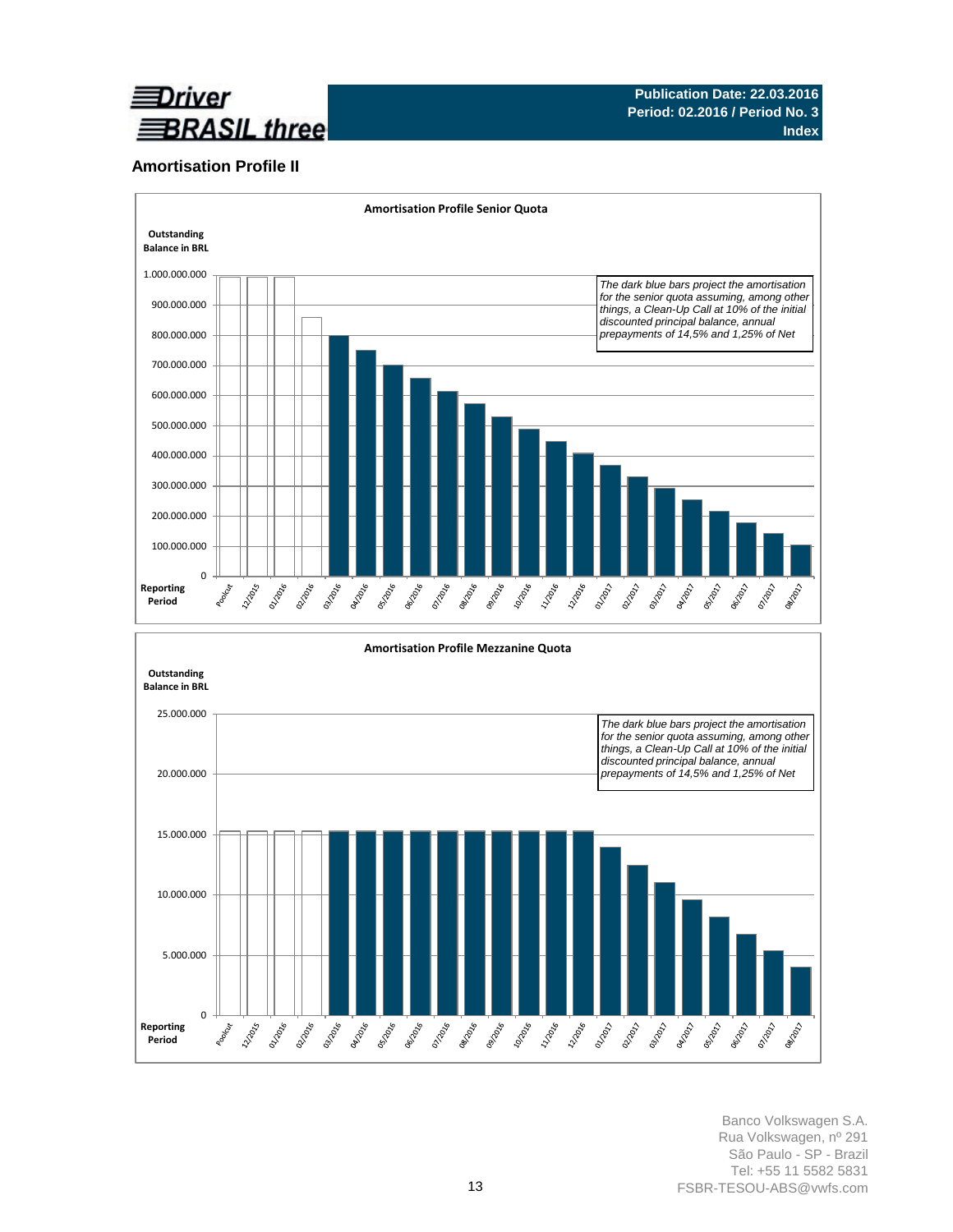

# **Run Out Schedule I**

| <b>Payment Date</b> |     | <b>Remaining Interest</b> |     | <b>Outstanding Discounted</b><br><b>Principal Balance</b> | <b>ABS Remaining</b><br><b>Nominal</b> |                  |  |  |  |
|---------------------|-----|---------------------------|-----|-----------------------------------------------------------|----------------------------------------|------------------|--|--|--|
| arrears             | R\$ | 828.444,05                | R\$ | 2.906.074,86                                              | R\$                                    | 3.734.518,91     |  |  |  |
| 02/2016             | R\$ | 12.292.579,69             | R\$ | 50.157.644,81                                             | R\$                                    | 62.450.224,50    |  |  |  |
| 03/2016             | R\$ | 11.726.320,00             | R\$ | 50.215.800,70                                             | R\$                                    | 61.942.120,70    |  |  |  |
| 04/2016             | R\$ | 11.027.635,17             | R\$ | 49.699.762,47                                             | R\$                                    | 60.727.397,64    |  |  |  |
| 05/2016             | R\$ | 10.326.032,65             | R\$ | 48.655.623,34                                             | R\$                                    | 58.981.655,99    |  |  |  |
| 06/2016             | R\$ | 9.635.498,95              | R\$ | 47.221.764,31                                             | R\$                                    | 56.857.263,26    |  |  |  |
| 07/2016             | R\$ | 8.964.205,23              | R\$ | 45.830.284,48                                             | R\$                                    | 54.794.489,71    |  |  |  |
| 08/2016             | R\$ | 8.311.524,65              | R\$ | 43.781.000,99                                             | R\$                                    | 52.092.525,64    |  |  |  |
| 09/2016             | R\$ | 7.688.983,12              | R\$ | 40.933.717,85                                             | R\$                                    | 48.622.700,97    |  |  |  |
| 10/2016             | R\$ | 7.105.225,20              | R\$ | 39.109.929,91                                             | R\$                                    | 46.215.155,11    |  |  |  |
| 11/2016             | R\$ | 6.547.183,45              | R\$ | 37.784.905,74                                             | R\$                                    | 44.332.089,19    |  |  |  |
| 12/2016             | R\$ | 6.008.573,01              | R\$ | 36.119.253,79                                             | R\$                                    | 42.127.826,80    |  |  |  |
| 01/2017             | R\$ | 5.492.826,33              | R\$ | 34.433.865,68                                             | R\$                                    | 39.926.692,01    |  |  |  |
| 02/2017             | R\$ | 5.003.685,68              | R\$ | 33.211.037,43                                             | R\$                                    | 38.214.723,11    |  |  |  |
| 03/2017             | R\$ | 4.530.666,86              | R\$ | 31.424.394,72                                             | R\$                                    | 35.955.061,58    |  |  |  |
| 04/2017             | R\$ | 4.083.225,51              | R\$ | 30.099.396,11                                             | R\$                                    | 34.182.621,62    |  |  |  |
| 05/2017             | R\$ | 3.654.808,01              | R\$ | 28.332.450,39                                             | R\$                                    | 31.987.258,40    |  |  |  |
| 06/2017             | R\$ | 3.251.355,30              | R\$ | 26.870.918,39                                             | R\$                                    | 30.122.273,69    |  |  |  |
| 07/2017             | R\$ | 2.867.808,54              | R\$ | 24.717.766,72                                             | R\$                                    | 27.585.575,26    |  |  |  |
| 08/2017             | R\$ | 2.515.256,02              | R\$ | 22.593.616,30                                             | R\$                                    | 25.108.872,32    |  |  |  |
| 09/2017             | R\$ | 2.193.526,15              | R\$ | 20.598.305,92                                             | R\$                                    | 22.791.832,07    |  |  |  |
| 10/2017             | R\$ | 1.899.723,48              | R\$ | 19.086.241,15                                             | R\$                                    | 20.985.964,63    |  |  |  |
| 11/2017             | R\$ | 1.627.602,58              | R\$ | 17.790.342,20                                             | R\$                                    | 19.417.944,78    |  |  |  |
| 12/2017             | R\$ | 1.373.930,91              | R\$ | 15.941.779,11                                             | R\$                                    | 17.315.710,02    |  |  |  |
| 01/2018             | R\$ | 1.146.860,21              | R\$ | 14.327.331,04                                             | R\$                                    | 15.474.191,25    |  |  |  |
| 02/2018             | R\$ | 942.728,02                | R\$ | 13.131.448,52                                             | R\$                                    | 14.074.176,54    |  |  |  |
| 03/2018             | R\$ | 755.496,84                | R\$ | 11.577.305,21                                             | R\$                                    | 12.332.802,05    |  |  |  |
| 04/2018             | R\$ | 590.457,15                | R\$ | 10.294.005,43                                             | R\$                                    | 10.884.462,58    |  |  |  |
| 05/2018             | R\$ | 443.655,88                | R\$ | 8.910.920,21                                              | R\$                                    | 9.354.576,09     |  |  |  |
| 06/2018             | R\$ | 316.706,45                | R\$ | 7.608.644,49                                              | R\$                                    | 7.925.350,94     |  |  |  |
| 07/2018             | R\$ | 208.229,60                | R\$ | 5.884.744,77                                              | R\$                                    | 6.092.974,37     |  |  |  |
| 08/2018             | R\$ | 124.356,07                | R\$ | 4.229.091,14                                              | R\$                                    | 4.353.447,21     |  |  |  |
| 09/2018             | R\$ | 64.172,46                 | R\$ | 2.548.734,07                                              | R\$                                    | 2.612.906,53     |  |  |  |
| 10/2018             | R\$ | 27.872,50                 | R\$ | 1.565.979,80                                              | R\$                                    | 1.593.852,30     |  |  |  |
| 11/2018             | R\$ | 5.578,54                  | R\$ | 392.486,21                                                | R\$                                    | 398.064,75       |  |  |  |
| <b>Total</b>        | R\$ | 143.582.734,26            | R\$ | 877.986.568,26                                            | R\$                                    | 1.021.569.302,52 |  |  |  |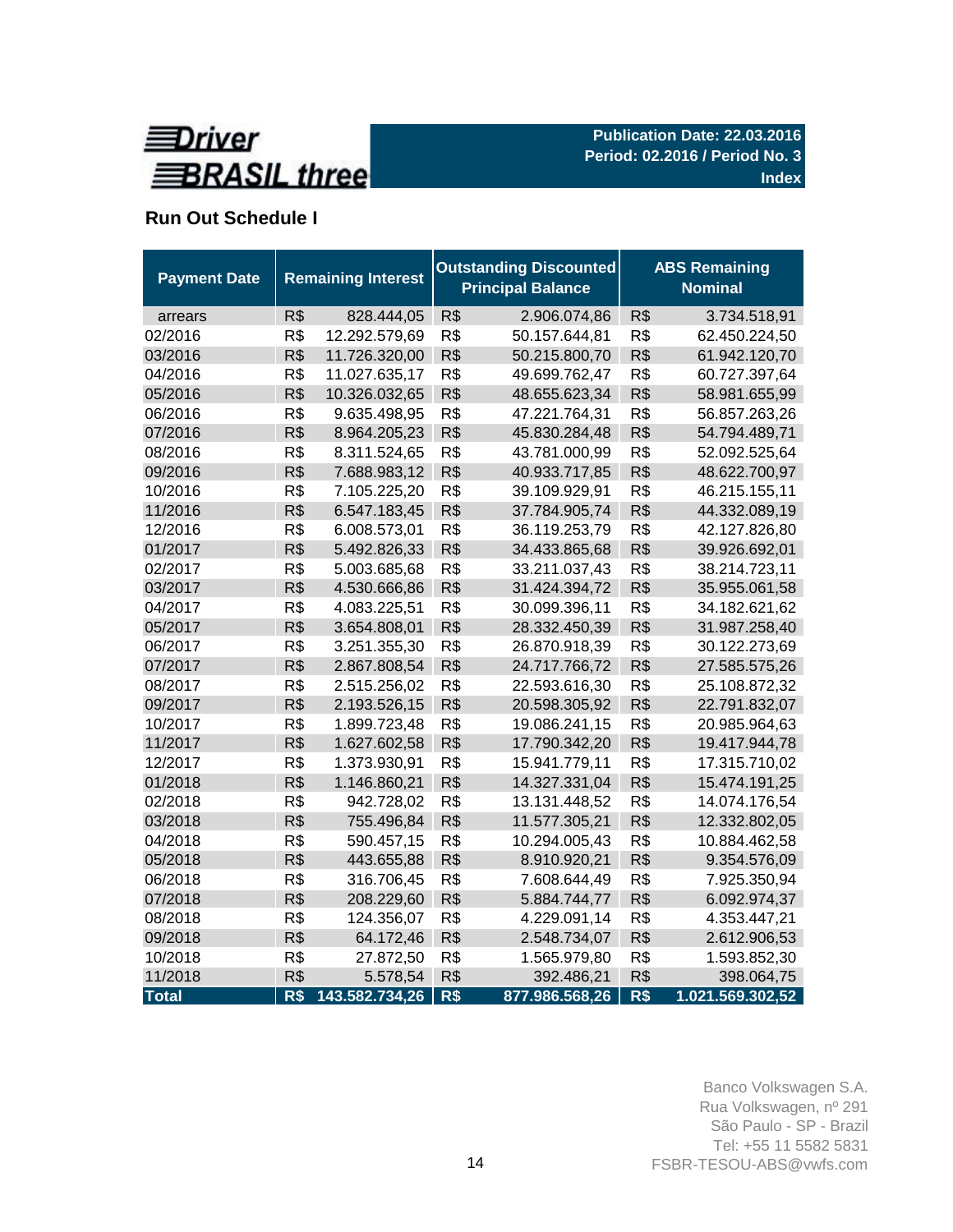

**Run Out Schedule II**

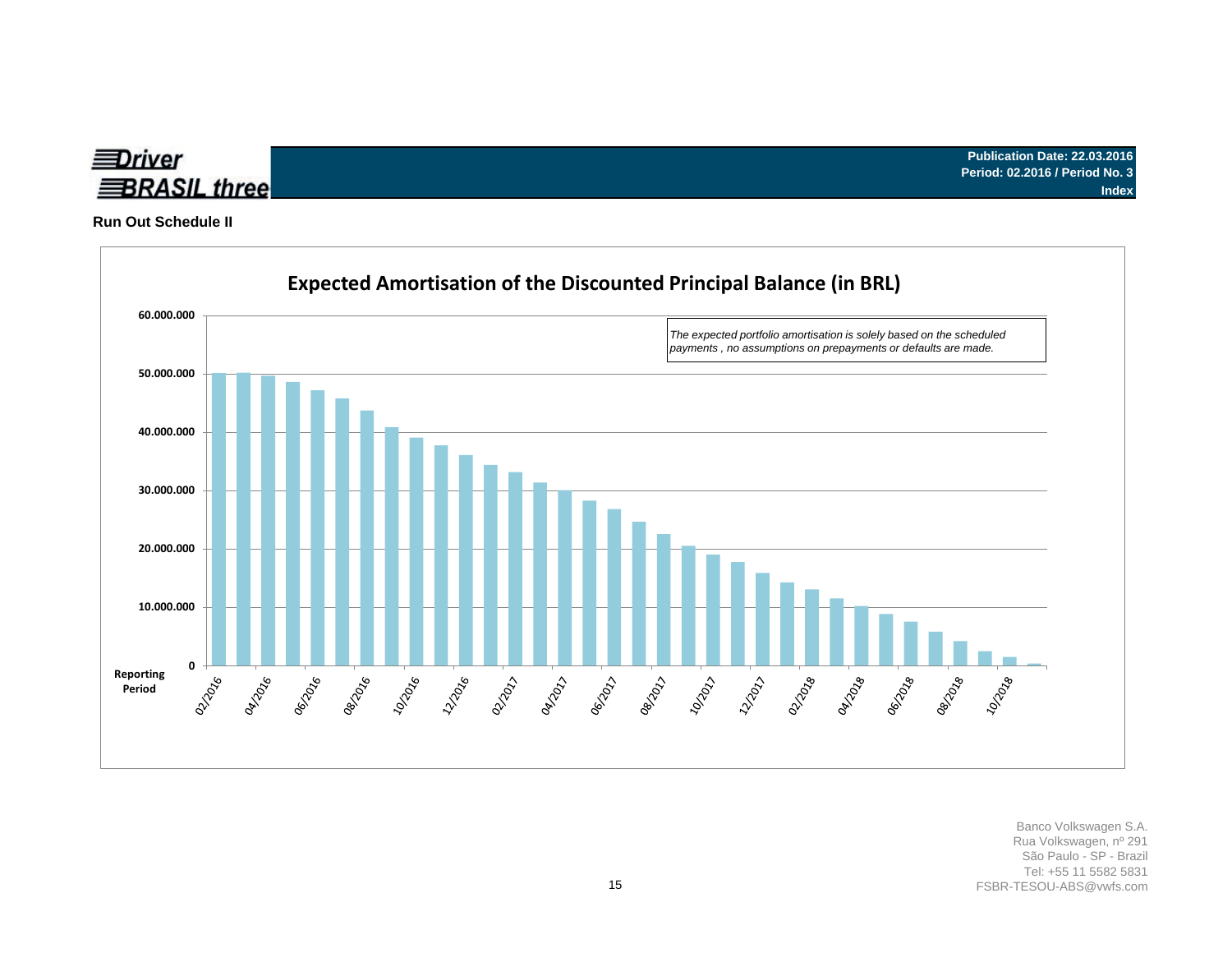#### **Overview Outstanding Contracts**

| <b>Status</b>              | Number of<br><b>Contracts</b> | <b>Outstanding Discounted</b><br><b>Principal Balance</b> |
|----------------------------|-------------------------------|-----------------------------------------------------------|
| <b>Beginning of Period</b> | 69.912 R\$                    | 942.367.971.75                                            |
| End of Period              | 67.727 R\$                    | 877.986.568.26                                            |
| <b>Total</b>               | 2.185 R\$                     | 64.381.403.49                                             |

| Walk b/w BOP and EOP    | Number of<br><b>Contracts</b> |
|-------------------------|-------------------------------|
| <b>Early Settlement</b> | 857                           |
| Write-Off               |                               |
| End of Term             | 1.316                         |
| Renegotiation           | 12                            |
| <b>Total</b>            | 2.185                         |

| Total Portfolio as of Beginning of Period |                                                                                               |       |                    | <b>Type of Car</b>       |                     |                  | <b>Customer Type</b>                                                                                                      |           |                  |                          |     |                               |                                                           |         |                |
|-------------------------------------------|-----------------------------------------------------------------------------------------------|-------|--------------------|--------------------------|---------------------|------------------|---------------------------------------------------------------------------------------------------------------------------|-----------|------------------|--------------------------|-----|-------------------------------|-----------------------------------------------------------|---------|----------------|
|                                           |                                                                                               |       | <b>New Vehicle</b> |                          | <b>Used Vehicle</b> |                  | <b>Retail</b>                                                                                                             | Corporate |                  |                          |     |                               |                                                           |         |                |
| <b>Contract Status Development</b>        | Outstanding Discounted Number of<br>Number of<br><b>Principal Balance</b><br><b>Contracts</b> |       | <b>Contracts</b>   | <b>Principal Balance</b> |                     | <b>Contracts</b> | Outstanding Discounted  Number of  Outstanding Discounted  Number of  Outstanding Discounted <br><b>Principal Balance</b> |           | <b>Contracts</b> | <b>Principal Balance</b> |     | Number of<br><b>Contracts</b> | <b>Outstanding Discounted</b><br><b>Principal Balance</b> |         |                |
| Current                                   | 63.133 R\$                                                                                    |       | 840.344.815.75     | 55,607 R\$               |                     | 752.667.905.24   | 7.526 R\$                                                                                                                 |           | 87.676.910.51    | 57.052 R\$               |     | 739.495.115.20                | 6.081                                                     | R\$     | 100.849.700.55 |
| Early Settlement                          | 1.414 R\$                                                                                     |       |                    | 1.229 R\$                |                     |                  |                                                                                                                           | 185 R\$   |                  | 1.250 R\$                |     |                               | 164 R\$                                                   |         |                |
| Delinguent                                | 6.779 R\$                                                                                     |       | 102.023.156.00     | 6.053 R\$                |                     | 92.383.076.08    |                                                                                                                           | 726 R\$   | 9.640.079.92     | 5.915 R\$                |     | 86.458.541.68                 | 864 R\$                                                   |         | 15.564.614.32  |
| Write Off                                 |                                                                                               | 0 R\$ |                    |                          | R\$                 |                  |                                                                                                                           | 0 R\$     |                  |                          | R\$ |                               |                                                           | R\$     |                |
| End of Term                               | 6.099 R\$                                                                                     |       | $-$                | 5.893 R\$                |                     |                  |                                                                                                                           | 206 R\$   | $\sim$           | 5.295 R\$                |     | $\overline{\phantom{0}}$      |                                                           | 804 R\$ |                |
| Renegotiation                             | 10 R\$                                                                                        |       | 10                 | R\$                      |                     |                  | R\$                                                                                                                       |           | 10 <sup>1</sup>  | R\$                      |     |                               | R\$                                                       |         |                |
| <b>Total</b>                              | 69.912 R\$                                                                                    |       | 942.367.971.75     | 61.660 R\$               |                     | 845.050.981.32   | 8.252 R\$                                                                                                                 |           | 97.316.990.43    | 62.967 R\$               |     | 825.953.656.88                | 6.945 R\$                                                 |         | 116.414.314.87 |

| <b>Total Portfolio as of End of Period</b> |                                                                                                                                                                                                                                |                    |                  |                          | <b>Type of Car</b> |                  |                          | <b>Customer Type</b> |                  |                          |     |                  |             |                          |                |
|--------------------------------------------|--------------------------------------------------------------------------------------------------------------------------------------------------------------------------------------------------------------------------------|--------------------|------------------|--------------------------|--------------------|------------------|--------------------------|----------------------|------------------|--------------------------|-----|------------------|-------------|--------------------------|----------------|
|                                            |                                                                                                                                                                                                                                | <b>New Vehicle</b> |                  | <b>Used Vehicle</b>      |                    | Retail           | Corporate                |                      |                  |                          |     |                  |             |                          |                |
| <b>Contract Status Development</b>         | Number of  Outstanding Discounted  Number of  Outstanding Discounted  Number of  Outstanding Discounted  Number of  Outstanding Discounted  Number of  Outstanding Discounted <br><b>Principal Balance</b><br><b>Contracts</b> |                    | <b>Contracts</b> | <b>Principal Balance</b> |                    | <b>Contracts</b> | <b>Principal Balance</b> |                      | <b>Contracts</b> | <b>Principal Balance</b> |     | <b>Contracts</b> |             | <b>Principal Balance</b> |                |
| Current                                    | 63.994 R\$                                                                                                                                                                                                                     |                    | 822.512.534.88   | 56.535 R\$               |                    | 738.172.039.84   | 7.459 R\$                |                      | 84.340.495.04    | 57.820 R\$               |     | 724.585.750.35   | 6.174 R\$   |                          | 97.926.784.53  |
| Early Settlement                           | 2.271 R\$                                                                                                                                                                                                                      |                    |                  | 1.966 R\$                |                    |                  | 305 R\$                  |                      |                  | 2.003 R\$                |     |                  | 268 R\$     |                          |                |
| Delinguent                                 | 3.733 R\$                                                                                                                                                                                                                      |                    | 55.474.033.38    | 3.145 R\$                |                    | 48.118.935.56    | 588 R\$                  |                      | 7.355.097.82     | 3.299 R\$                |     | 47.048.491.00    | 434 R\$     |                          | 8.425.542,38   |
| Write Off                                  |                                                                                                                                                                                                                                | 0 R\$              |                  |                          | R\$                |                  |                          | 0 R\$                |                  |                          | R\$ |                  |             | R\$                      |                |
| End of Term                                | 7.415 R\$                                                                                                                                                                                                                      |                    | $\sim$ 100 $\mu$ | 7.126 R\$                |                    |                  | 289 R\$                  |                      | $\sim$           | 6.378 R\$                |     | $\sim$           | 1.037       | R\$                      | $-$            |
| Renegotiation                              | 22 R\$                                                                                                                                                                                                                         |                    | 20 R\$           |                          | 2 R\$              |                  | 21 R\$                   |                      |                  | R\$                      |     |                  |             |                          |                |
| <b>Total</b>                               | 67.727 R\$                                                                                                                                                                                                                     |                    | 877.986.568.26   | 59.680 R\$               |                    | 786.290.975.40   | 8.047 R\$                |                      | 91.695.592.86    | 61.119 R\$               |     | 771.634.241.35   | $6.608$ R\$ |                          | 106.352.326.91 |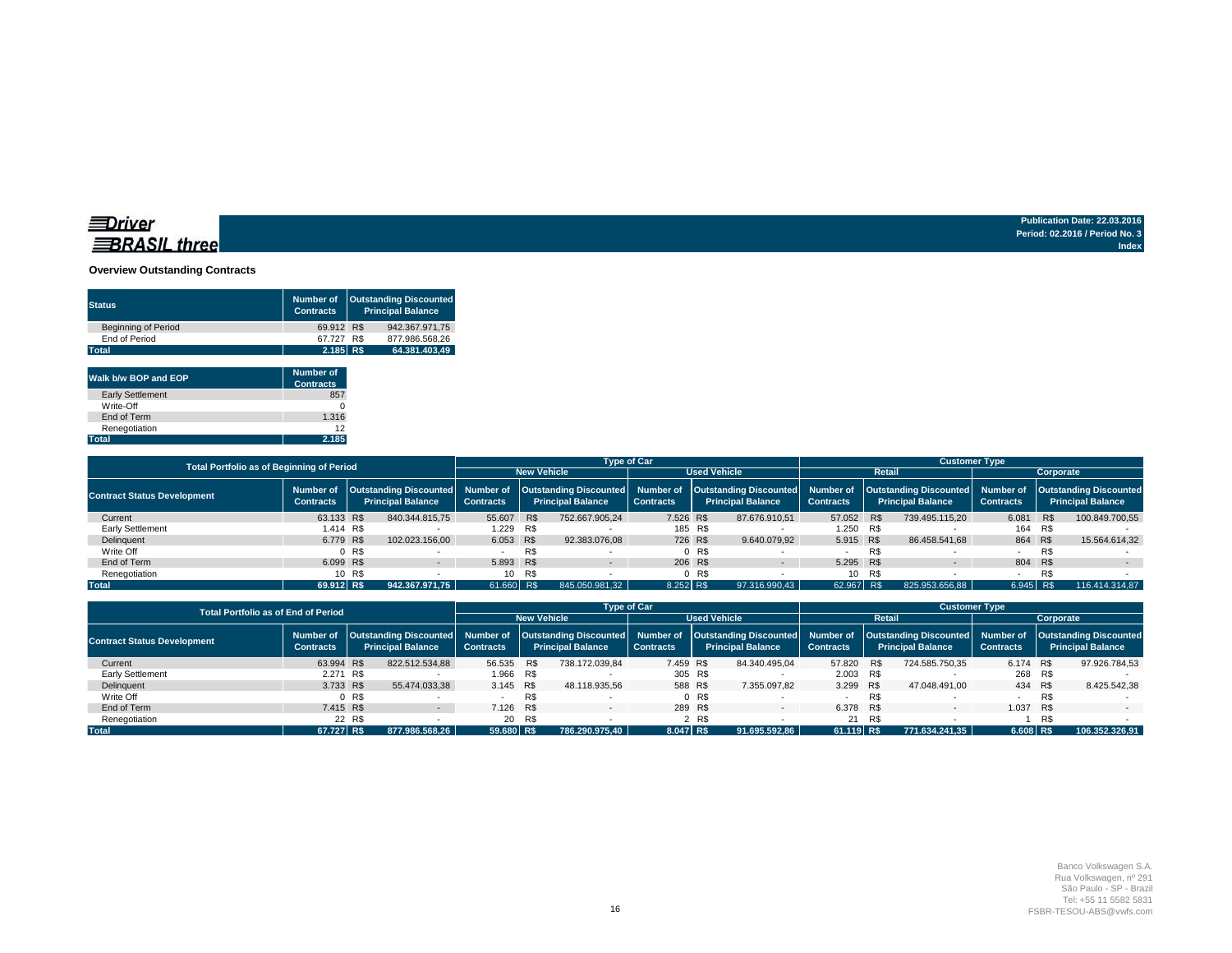| Publication Date: 22.03.2016   |
|--------------------------------|
| Period: 02.2016 / Period No. 3 |
| Index                          |

### *<u>IDriver</u>* **BRASIL** three

#### **Delinquencies**

| <b>Delinquent Contracts</b> |                  |                  |                                                                          |              |                                          |                    |                             |                    | <b>Type of Car</b>                 |                             |                  | <b>Customer Type</b> |                             |                |                      |  |  |
|-----------------------------|------------------|------------------|--------------------------------------------------------------------------|--------------|------------------------------------------|--------------------|-----------------------------|--------------------|------------------------------------|-----------------------------|------------------|----------------------|-----------------------------|----------------|----------------------|--|--|
|                             |                  |                  |                                                                          |              |                                          | <b>New Vehicle</b> |                             |                    | <b>Used Vehicle</b>                |                             | <b>Retai</b>     |                      | Corporate                   |                |                      |  |  |
|                             | Number of        |                  | Outstanding                                                              |              | <b>Percentage of</b>                     |                    |                             | <b>Outstanding</b> | Number of                          |                             | Outstanding      | <b>Number</b> o      | <b>Outstanding</b>          | Number of      | <b>Outstanding</b>   |  |  |
| <b>Delinquency Profile</b>  |                  |                  | <b>Percentage of</b><br><b>Discounted Principal</b><br><b>Discounted</b> |              | Number of<br><b>Discounted Principal</b> |                    | <b>Discounted Principal</b> |                    |                                    | <b>Discounted Principal</b> |                  |                      | <b>Discounted Principal</b> |                |                      |  |  |
|                             | <b>Contracts</b> | <b>Contracts</b> | <b>Balance</b>                                                           |              | <b>Principal Balance</b>                 | <b>Contracts</b>   |                             | <b>Balance</b>     | <b>Contracts</b><br><b>Balance</b> |                             | <b>Contracts</b> | <b>Balance</b>       | <b>Contracts</b>            | <b>Balance</b> |                      |  |  |
| from $1 - 14$ days          | 3.565            | 82,50% R\$       |                                                                          | 2.652.005,02 | 91,26%                                   | 3.008 R\$          |                             | 2.356.402.03       |                                    | 557 R\$                     | 295.602,99       | 3.166                | 2.189.137                   | 399            | 462.868              |  |  |
| from $15 - 30$ days         | 18               | 0.42% R\$        |                                                                          | 28.881,27    | 0,99%                                    |                    | 15 R\$                      | 26.156.34          |                                    | 3 R\$                       | 2.724.93         | 15                   | 19.051                      |                | 9.831                |  |  |
| from $31 - 60$ days         | 107              | 2.48% R\$        |                                                                          | 132.954,95   | 4,58%                                    |                    | 83 R\$                      | 103.878,19         |                                    | 24 R\$                      | 29.076.76        | 89                   | 103.423                     | 18             | 29.532               |  |  |
| from $61 - 90$ days         | 43               | 1.00% R\$        |                                                                          | 92.233.62    | 3.17%                                    |                    | 39 R\$                      | 87.552.06          |                                    | R\$                         | 4.681.56         | 29                   | 53.166                      | 14             | 39.068               |  |  |
| <b>Total</b>                | 4.321            | 100.00% R\$      |                                                                          | 2.906.074,86 | 100,00%                                  | $3.145$ R\$        |                             | 2.573.988.62       | 1.176 R\$                          |                             | 332.086,24       | $3.299$ R\$          | 2.364.776,85                |                | 434 RS<br>541.298,01 |  |  |

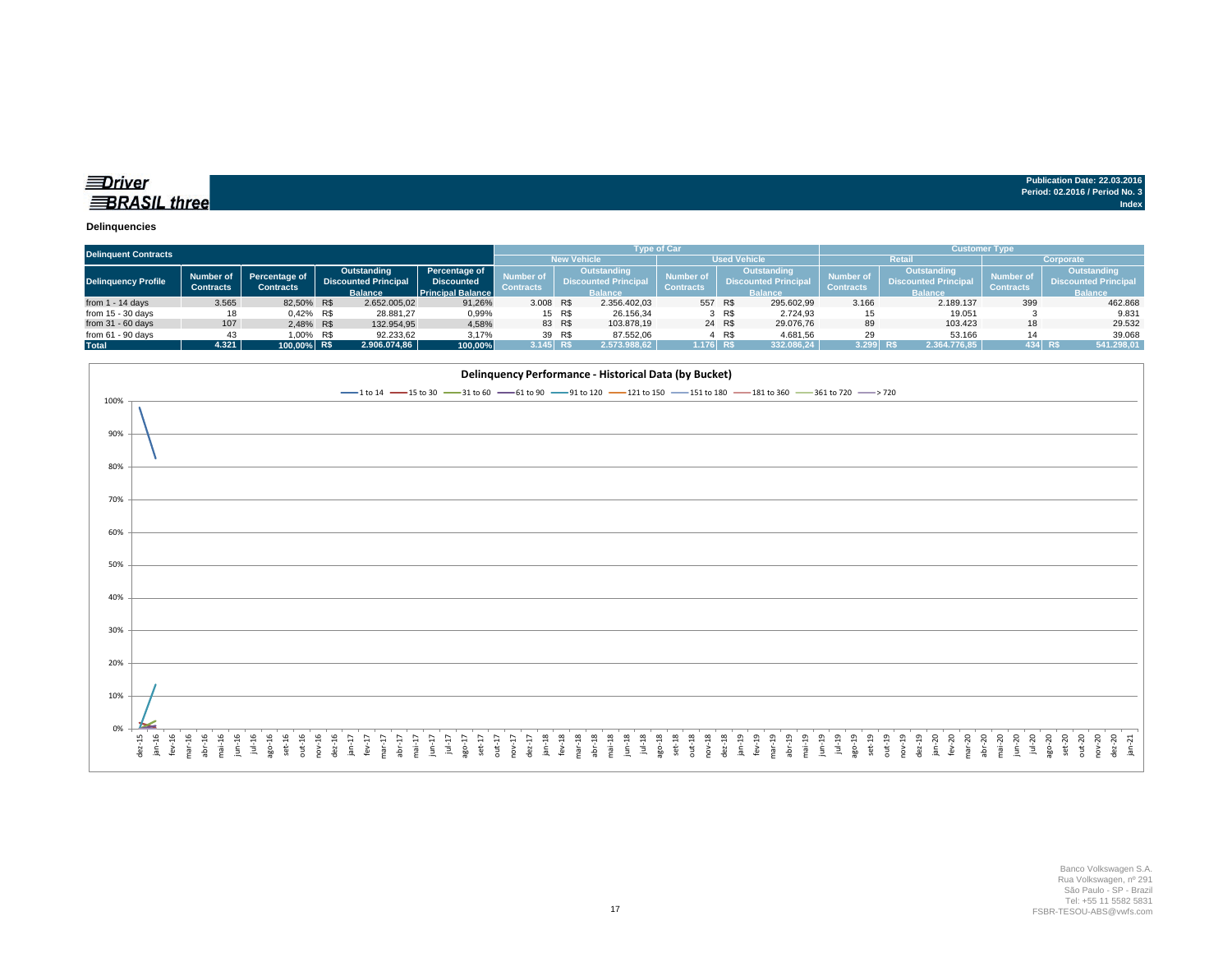

# **Recoveries**

| <b>Relevant Pool-Cut Data</b>      |  |
|------------------------------------|--|
| Number of Contracts                |  |
| <b>Outstanding Nominal Balance</b> |  |

| $(+)$<br>Outstanding<br>Day of Write Off | (-)<br><b>Prior</b><br>Negotiations | $(-)$<br><b>Recoveries</b> | $(-)$                           | $(=)$<br>  Discounts for   Current Outstanding<br>Nominal Balance at Transactions/ for Current Period Current Period Nominal Balance |
|------------------------------------------|-------------------------------------|----------------------------|---------------------------------|--------------------------------------------------------------------------------------------------------------------------------------|
| R\$                                      | R\$                                 | R\$                        | R\$<br>$\overline{\phantom{a}}$ | R\$                                                                                                                                  |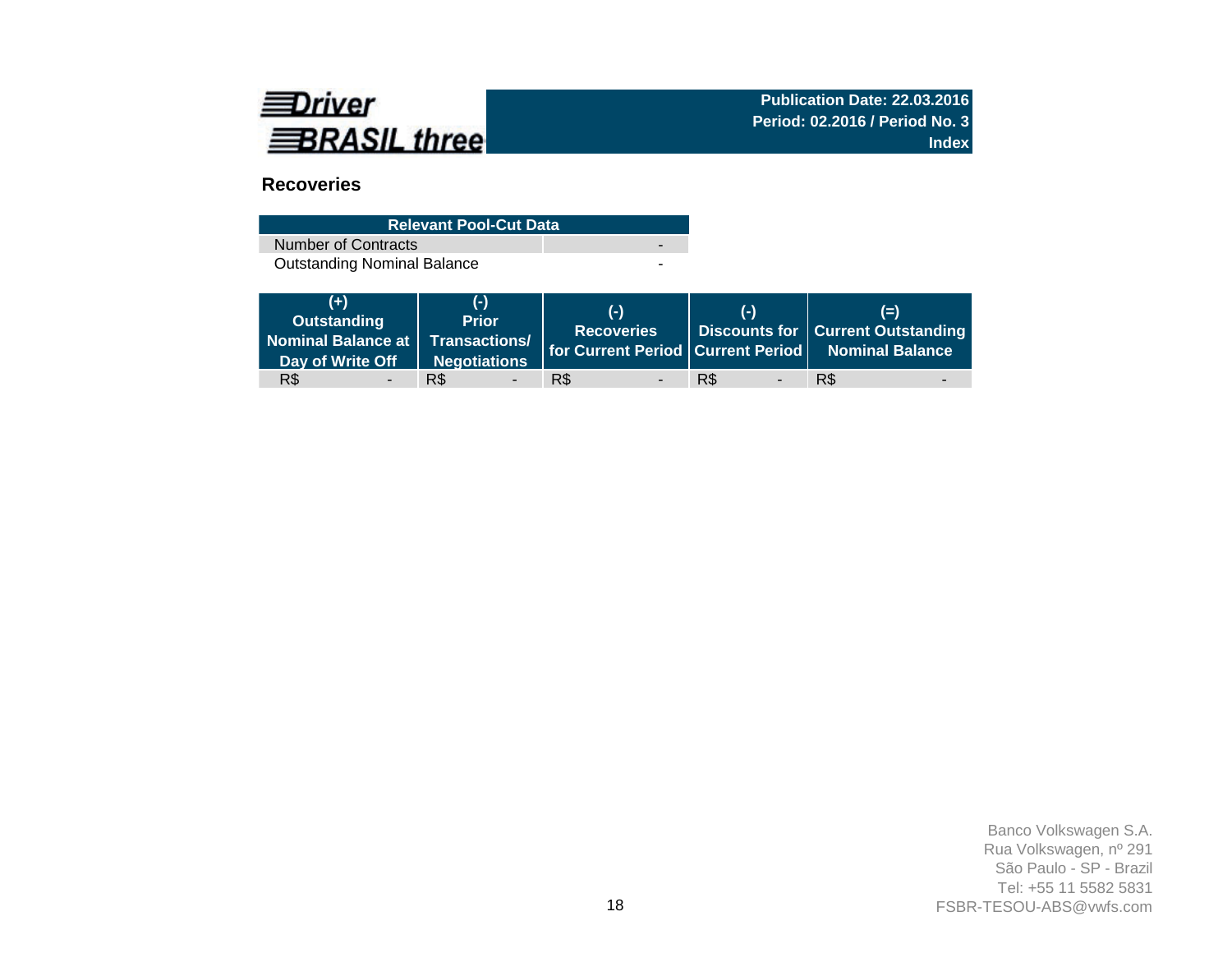**EDriver BRASIL** three

**Publication Date: 22.03.2016 Period: 02.2016 / Period No. 3 Index**

**Pool Data I**

|                                                                   |                                      |                            | <b>Total Porfolio</b> |                                                              |                                                                          |                               |                                                                     | <b>Type of Car</b> |                                      |                                                                     |               | <b>Customer Type</b>                 |           |                                                              |                                      |                                                              |  |  |  |
|-------------------------------------------------------------------|--------------------------------------|----------------------------|-----------------------|--------------------------------------------------------------|--------------------------------------------------------------------------|-------------------------------|---------------------------------------------------------------------|--------------------|--------------------------------------|---------------------------------------------------------------------|---------------|--------------------------------------|-----------|--------------------------------------------------------------|--------------------------------------|--------------------------------------------------------------|--|--|--|
|                                                                   |                                      |                            |                       |                                                              |                                                                          |                               | <b>New Vehicle</b>                                                  |                    | <b>Used Vehicle</b>                  |                                                                     | Retail        |                                      | Corporate |                                                              |                                      |                                                              |  |  |  |
| <b>Distribution by</b><br><b>Contract</b><br><b>Concentration</b> | <b>Number of</b><br><b>Contracts</b> | Percentage<br>of Contracts |                       | Outstanding<br><b>Discounted Principal</b><br><b>Balance</b> | Percentage of<br><b>Discounted</b><br><b>Principal</b><br><b>Balance</b> | Number of<br><b>Contracts</b> | <b>Outstanding</b><br><b>Discounted Principal</b><br><b>Balance</b> |                    | <b>Number of</b><br><b>Contracts</b> | <b>Outstanding</b><br><b>Discounted Principal</b><br><b>Balance</b> |               | <b>Number of</b><br><b>Contracts</b> |           | Outstanding<br><b>Discounted Principal</b><br><b>Balance</b> | <b>Number of</b><br><b>Contracts</b> | Outstanding<br><b>Discounted Principal</b><br><b>Balance</b> |  |  |  |
|                                                                   | 63.541                               | 93.82% R\$                 |                       | 818.092.927.59                                               | 93,18%                                                                   | 55.657 R\$                    |                                                                     | 728.767.299.67     |                                      | 7.884 R\$                                                           | 89.325.627,92 | 59.617 R\$                           |           | 749.880.675.46                                               | 3.924                                | 68.212.252                                                   |  |  |  |
| $2 - 3$                                                           | 2.798                                | 4.13% R\$                  |                       | 42.955.447,86                                                | 4,89%                                                                    | 2.640 R\$                     |                                                                     | 40.685.996,80      |                                      | 158 R\$                                                             | 2.269.451,06  |                                      | 1.502 R\$ | 21.753.565,89                                                | 1.296                                | 21.201.882                                                   |  |  |  |
| $4 - 5$                                                           | 468                                  | 0.69% R\$                  |                       | 6.583.721,70                                                 | 0,75%                                                                    | 466 R\$                       |                                                                     | 6.535.105.89       |                                      | 2 R\$                                                               | 48.615.81     |                                      |           |                                                              | 468                                  | 6.583.722                                                    |  |  |  |
| $6 - 10$                                                          | 544                                  | 0.80% R\$                  |                       | 6.385.288,15                                                 | 0,73%                                                                    | 541 R\$                       |                                                                     | 6.333.390,08       |                                      | 3 R\$                                                               | 51.898.07     |                                      |           |                                                              | 544                                  | 6.385.288                                                    |  |  |  |
| >10                                                               | 376                                  | 0.56% R\$                  |                       | 3.969.182.96                                                 | 0,45%                                                                    | 376 R\$                       |                                                                     | 3.969.182.96       |                                      | 0 <sub>R</sub>                                                      |               |                                      |           |                                                              | 376                                  | 3.969.183                                                    |  |  |  |
| <b>Total</b>                                                      | 67.727                               | 100,00% R\$                |                       | 877.986.568,26                                               | 100,00%                                                                  | 59.680 R\$                    |                                                                     | 786.290.975.40     |                                      | 8.047 R\$                                                           | 91.695.592.86 | 61.119 R\$                           |           | 771.634.241.35                                               | 6.608 R\$                            | 106.352.326,91                                               |  |  |  |

|                                                    |                                         |                            | <b>Total Porfolio</b>                                        |                                                                          |                                      |                    | <b>Type of Car</b>                                                  |                                      |                     |                                                              | <b>Customer Type</b>          |                |                                                                     |                                      |        |                                                                     |  |
|----------------------------------------------------|-----------------------------------------|----------------------------|--------------------------------------------------------------|--------------------------------------------------------------------------|--------------------------------------|--------------------|---------------------------------------------------------------------|--------------------------------------|---------------------|--------------------------------------------------------------|-------------------------------|----------------|---------------------------------------------------------------------|--------------------------------------|--------|---------------------------------------------------------------------|--|
|                                                    |                                         |                            |                                                              |                                                                          |                                      | <b>New Vehicle</b> |                                                                     |                                      | <b>Used Vehicle</b> |                                                              | <b>Retail</b>                 |                | Corporate                                                           |                                      |        |                                                                     |  |
| <b>Distribution by largest</b><br><b>customers</b> | <b>Contract</b><br><b>Concentration</b> | Percentage<br>of Contracts | Outstanding<br><b>Discounted Principal</b><br><b>Balance</b> | Percentage of<br><b>Discounted</b><br><b>Principal</b><br><b>Balance</b> | <b>Number of</b><br><b>Contracts</b> |                    | <b>Outstanding</b><br><b>Discounted Principal</b><br><b>Balance</b> | <b>Number of</b><br><b>Contracts</b> |                     | Outstanding<br><b>Discounted Principal</b><br><b>Balance</b> | Number of<br><b>Contracts</b> |                | <b>Outstanding</b><br><b>Discounted Principal</b><br><b>Balance</b> | <b>Number of</b><br><b>Contracts</b> |        | <b>Outstanding</b><br><b>Discounted Principal</b><br><b>Balance</b> |  |
|                                                    | 6                                       | 0,01% R\$                  | 76.340,67                                                    | 0,01%                                                                    |                                      | 6 R\$              | 76.340,67                                                           |                                      | 0 <sub>R</sub>      | ٠                                                            |                               | 0 R\$          |                                                                     |                                      | 6 R\$  | 76.340,67                                                           |  |
|                                                    |                                         | 0,01% R\$                  | 75.989,41                                                    | 0,01%                                                                    |                                      | 4 R\$              | 75.989,41                                                           |                                      | 0 R\$               |                                                              |                               | 0 R\$          |                                                                     |                                      | 4 R\$  | 75.989,41                                                           |  |
| 3                                                  |                                         | 0,00% R\$                  | 75.938,72                                                    | 0,01%                                                                    |                                      | 1 R\$              | 75.938,72                                                           |                                      | 0 R\$               | $\sim$                                                       |                               | 0 R\$          | $\sim$                                                              |                                      | 1 R\$  | 75.938,72                                                           |  |
|                                                    |                                         | 0,01% R\$                  | 75.827,05                                                    | 0,01%                                                                    |                                      | 6 R\$              | 75.827,05                                                           |                                      | 0 R\$               | $\overline{\phantom{a}}$                                     |                               | 0 R\$          |                                                                     |                                      | 6 R\$  | 75.827,05                                                           |  |
|                                                    |                                         | 0,00% R\$                  | 75.766,08                                                    | 0,01%                                                                    |                                      | 1 R\$              | 75.766,08                                                           |                                      | 0 R\$               | $\overline{\phantom{a}}$                                     |                               | R\$            | 75.766,08                                                           |                                      | 0 R\$  |                                                                     |  |
|                                                    |                                         | 0,00% R\$                  | 75.506,40                                                    | 0,01%                                                                    |                                      | 3 R\$              | 75.506,40                                                           |                                      | 0 R\$               |                                                              |                               | 0 R\$          |                                                                     |                                      | 3 R\$  | 75.506,40                                                           |  |
|                                                    |                                         | 0,00% R\$                  | 75.504,95                                                    | 0,01%                                                                    |                                      | 1 R\$              | 75.504,95                                                           |                                      | 0 R\$               | $\sim$                                                       |                               | R\$            | 75.504,95                                                           |                                      | 0 R\$  | $\sim$                                                              |  |
|                                                    |                                         | 0,01% R\$                  | 75.430,78                                                    | 0,01%                                                                    |                                      | 4 R\$              | 75.430,78                                                           |                                      | 0 R\$               |                                                              |                               | 0 R\$          |                                                                     |                                      | 4 R\$  | 75.430,78                                                           |  |
| 9                                                  |                                         | 0,00% R\$                  | 75.251,88                                                    | 0,01%                                                                    |                                      | 1 R\$              | 75.251,88                                                           |                                      | 0 R\$               | $\sim$                                                       |                               | R\$            | 75.251,88                                                           |                                      | 0 R\$  | $\sim$                                                              |  |
| 10                                                 |                                         | 0,00% R\$                  | 75.157,63                                                    | 0,01%                                                                    |                                      | 1 R\$              | 75.157,63                                                           |                                      | 0 R\$               |                                                              |                               | R\$            | 75.157,63                                                           |                                      | 0 R\$  |                                                                     |  |
| 11                                                 |                                         | 0,00% R\$                  | 75.036,99                                                    | 0,01%                                                                    |                                      | 3 R\$              | 75.036,99                                                           |                                      | 0 R\$               | $\sim$                                                       |                               | 0 R\$          | $\sim$                                                              |                                      | 3 R\$  | 75.036,99                                                           |  |
| 12                                                 |                                         | 0,01% R\$                  | 74.882,24                                                    | 0,01%                                                                    |                                      | 4 R\$              | 74.882,24                                                           |                                      | 0 R\$               | $\overline{\phantom{a}}$                                     |                               | 0 R\$          |                                                                     |                                      | 4 R\$  | 74.882,24                                                           |  |
| 13                                                 |                                         | 0,00% R\$                  | 74.775,27                                                    | 0,01%                                                                    |                                      | 3 R\$              | 74.775,27                                                           |                                      | 0 R\$               | $\sim$                                                       |                               | 0 R\$          | $\sim$                                                              |                                      | 3 R\$  | 74.775,27                                                           |  |
| 14                                                 |                                         | 0,00% R\$                  | 74.770,54                                                    | 0,01%                                                                    |                                      | 3 R\$              | 74.770,54                                                           |                                      | 0 R\$               |                                                              |                               | 0 R\$          |                                                                     |                                      | 3 R\$  | 74.770,54                                                           |  |
| 15                                                 |                                         | 0,00% R\$                  | 74.616,09                                                    | 0,01%                                                                    |                                      | 3 R\$              | 74.616.09                                                           |                                      | 0 R\$               | $\sim$                                                       |                               | 0 R\$          | $\sim$                                                              |                                      | 3 R\$  | 74.616,09                                                           |  |
| 16                                                 |                                         | 0,00% R\$                  | 74.483,35                                                    | 0,01%                                                                    |                                      | 1 R\$              | 74.483,35                                                           |                                      | 0 R\$               | $\overline{\phantom{a}}$                                     |                               | R\$            | 74.483,35                                                           |                                      | 0 R\$  |                                                                     |  |
| 17                                                 |                                         | 0,01% R\$                  | 74.278,91                                                    | 0,01%                                                                    |                                      | 4 R\$              | 74.278,91                                                           |                                      | 0 R\$               | $\sim$                                                       |                               | 0 R\$          | $\sim$                                                              |                                      | 4 R\$  | 74.278,91                                                           |  |
| 18                                                 |                                         | 0,00% R\$                  | 74.109,07                                                    | 0,01%                                                                    |                                      | 3 R\$              | 74.109,07                                                           |                                      | 0 R\$               | $\overline{\phantom{a}}$                                     |                               | 0 R\$          |                                                                     |                                      | 3 R\$  | 74.109,07                                                           |  |
| 19                                                 |                                         | 0,01% R\$                  | 73.851,07                                                    | 0,01%                                                                    |                                      | 4 R\$              | 73.851,07                                                           |                                      | 0 R\$               | $\sim$                                                       |                               | 0 <sub>R</sub> | $\sim$                                                              |                                      | 4 R\$  | 73.851,07                                                           |  |
| 20                                                 |                                         | 0,01% R\$                  | 73.794,49                                                    | 0,01%                                                                    |                                      | 7 R\$              | 73.794,49                                                           |                                      | 0 R\$               |                                                              |                               | 0 R\$          |                                                                     |                                      | 7 R\$  | 73.794,49                                                           |  |
| <b>Total 1 - 20</b>                                | 63 <sup>1</sup>                         | $0,09\%$ R\$               | 1.501.311,59                                                 | 0,17%                                                                    |                                      | 63 R\$             | 1.501.311,59                                                        |                                      | 0 RS                |                                                              |                               | $5$ R\$        | 376.163,89                                                          |                                      | 58 R\$ | 1.125.147,70                                                        |  |

| <b>Total</b> | 67.727 | 100,00% R\$ |  | 877.986.568,26 | 100,00% |
|--------------|--------|-------------|--|----------------|---------|
|--------------|--------|-------------|--|----------------|---------|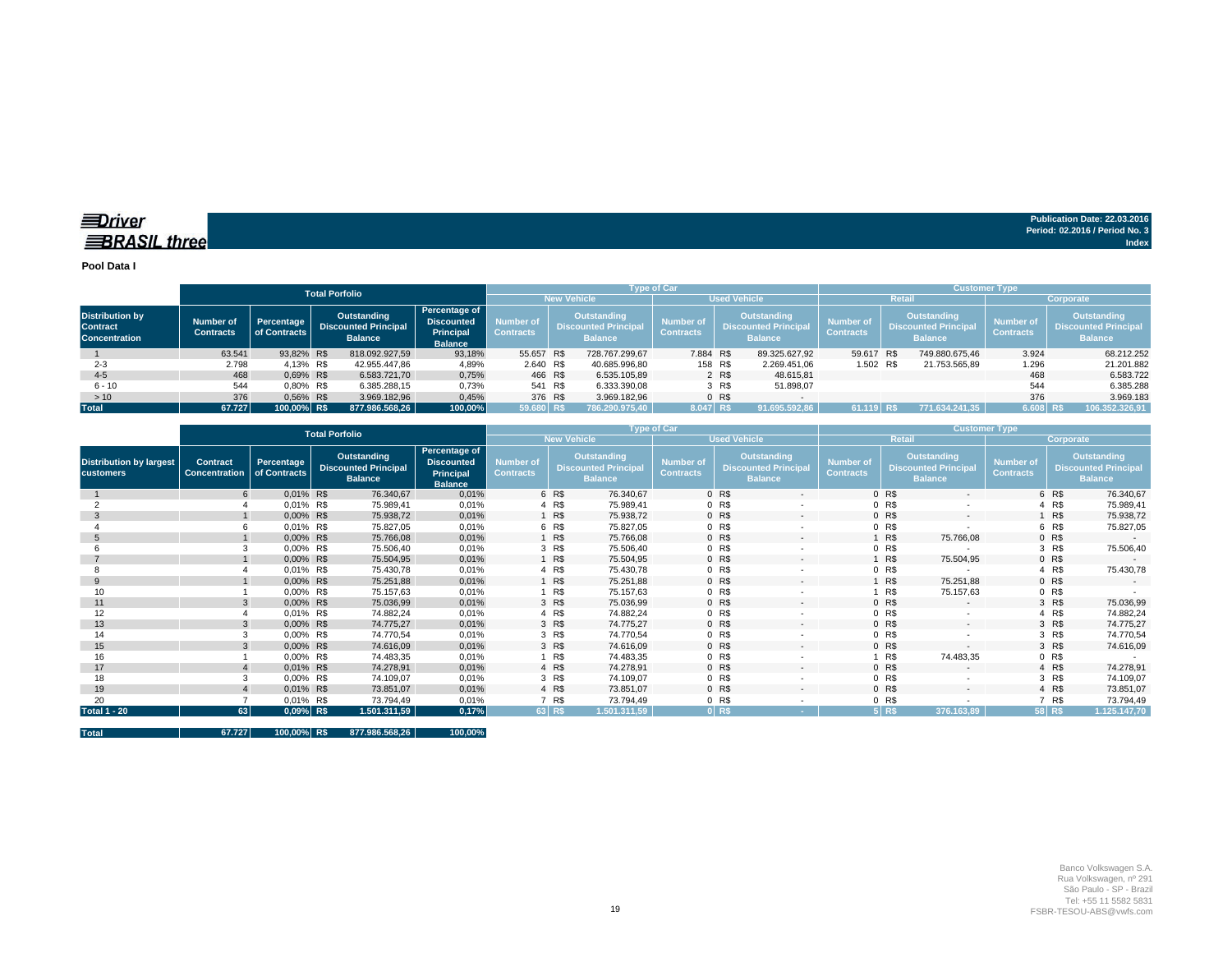#### **Pool Data II**

|                                                                                       |                               |              | <b>Total Porfolio</b>                                        |                                                                          |                                      |        |                                                                                                                                                                                                                                                                                                   | <b>Type of Car</b> |                     |               | <b>Customer Type</b> |     |                                      |           |                                                                     |                |  |  |
|---------------------------------------------------------------------------------------|-------------------------------|--------------|--------------------------------------------------------------|--------------------------------------------------------------------------|--------------------------------------|--------|---------------------------------------------------------------------------------------------------------------------------------------------------------------------------------------------------------------------------------------------------------------------------------------------------|--------------------|---------------------|---------------|----------------------|-----|--------------------------------------|-----------|---------------------------------------------------------------------|----------------|--|--|
|                                                                                       |                               |              |                                                              |                                                                          |                                      |        | <b>New Vehicle</b>                                                                                                                                                                                                                                                                                |                    | <b>Used Vehicle</b> |               | Retail               |     |                                      | Corporate |                                                                     |                |  |  |
| <b>Distribution by</b><br>Outstanding<br><b>Disounted Principal</b><br><b>Balance</b> | Number of<br><b>Contracts</b> | of Contracts | Percentage Oustanding Discounted<br><b>Principal Balance</b> | Percentage of<br><b>Discounted</b><br><b>Principal</b><br><b>Balance</b> | <b>Number of</b><br><b>Contracts</b> |        | <b>Outstanding</b><br><b>Outstanding</b><br><b>Outstanding</b><br><b>Number of</b><br><b>Number of</b><br><b>Discounted Principal</b><br><b>Discounted Principal</b><br><b>Discounted Principal</b><br><b>Contracts</b><br><b>Contracts</b><br><b>Balance</b><br><b>Balance</b><br><b>Balance</b> |                    |                     |               |                      |     | <b>Number of</b><br><b>Contracts</b> |           | <b>Outstanding</b><br><b>Discounted Principal</b><br><b>Balance</b> |                |  |  |
| $\le$ = 5000.00                                                                       | 9.925                         | 14.65% R\$   | 28.783.623.47                                                | 3,28%                                                                    | 8.430 R\$                            |        | 24.410.311.50                                                                                                                                                                                                                                                                                     | 1.495 R\$          |                     | 4.373.311.97  | 8.973 R\$            |     | 25.933.030.39                        | 952       | R\$                                                                 | 2.850.593,08   |  |  |
| 5000,01 < 10000,00                                                                    | 17.689                        | 26.12% R\$   | 136.348.324.74                                               | 15,53%                                                                   | 15.293 R\$                           |        | 118.078.081.05                                                                                                                                                                                                                                                                                    | 2.396 R\$          |                     | 18.270.243.69 | 16.358               | R\$ | 126.378.833.65                       | 1.331     | R\$                                                                 | 9.969.491,09   |  |  |
| 10000.01 < 15000.00                                                                   | 18.830                        | 27.80% R\$   | 232.685.262.33                                               | 26,50%                                                                   | 16.557 R\$                           |        | 204.694.685.38                                                                                                                                                                                                                                                                                    | 2.273 R\$          |                     | 27.990.576.95 | 17.457               | R\$ | 215.531.233.55                       | 1.373     | R\$                                                                 | 17.154.028.78  |  |  |
| 15000.01 < 20000.00                                                                   | 11.185                        | 16.51% R\$   | 192.344.063.77                                               | 21,91%                                                                   | 10.089 R\$                           |        | 173.486.324.90                                                                                                                                                                                                                                                                                    | 1.096 R\$          |                     | 18.857.738.87 | 10.088 R\$           |     | 173.305.870.74                       | 1.097     | R\$                                                                 | 19.038.193,03  |  |  |
| 20000.01 < 25000.00                                                                   | 4.806                         | 7.10% R\$    | 106.515.375.82                                               | 12,13%                                                                   | 4.423 R\$                            |        | 98.044.192.60                                                                                                                                                                                                                                                                                     | 383 R\$            |                     | 8.471.183.22  | 4.101 R\$            |     | 90.788.716.24                        | 705 R\$   |                                                                     | 15.726.659.58  |  |  |
| 25000,01 < 30000,00                                                                   | 2.381                         | 3.52% R\$    | 64.917.987.27                                                | 7,39%                                                                    | 2.204 R\$                            |        | 60.095.183.58                                                                                                                                                                                                                                                                                     | 177 R\$            |                     | 4.822.803.69  | 1.939 R\$            |     | 52.848.218.43                        | 442       | R\$                                                                 | 12.069.768,84  |  |  |
| 30000.01 < 40000.00                                                                   | 1.863                         | 2.75% R\$    | 63.172.766.08                                                | 7.20%                                                                    | 1.709 R\$                            |        | 57.954.597.11                                                                                                                                                                                                                                                                                     | 154 R\$            |                     | 5.218.168.97  | 1.460 R\$            |     | 49.447.881.61                        | 403 R\$   |                                                                     | 13.724.884.47  |  |  |
| 40000.01 < 50000.00                                                                   | 584                           | 0.86% R\$    | 26.033.909.26                                                | 2,97%                                                                    | 542 R\$                              |        | 24.155.600.31                                                                                                                                                                                                                                                                                     |                    | 42 R\$              | 1.878.308.95  | 431 R\$              |     | 19.170.884.78                        | 153       | R\$                                                                 | 6.863.024.48   |  |  |
| 50000.01 < 60000.00                                                                   | 299                           | 0.44% R\$    | 16.325.976.16                                                | 1,86%                                                                    | 276 R\$                              |        | 15.048.447.86                                                                                                                                                                                                                                                                                     |                    | 23 R\$              | 1.277.528.30  | 201 R\$              |     | 10.951.271.87                        |           | 98 R\$                                                              | 5.374.704,29   |  |  |
| 60000.01 < 70000.00                                                                   | 132                           | 0.19% R\$    | 8.470.094.47                                                 | 0,96%                                                                    | 126 R\$                              |        | 8.077.303.67                                                                                                                                                                                                                                                                                      |                    | 6 R\$               | 392.790.80    | 88 R\$               |     | 5.612.612.20                         |           | 44 R\$                                                              | 2.857.482.27   |  |  |
| 70000.01 < 80000.00                                                                   | 33                            | 0,05% R\$    | 2.389.184,89                                                 | 0,27%                                                                    |                                      | 31 R\$ | 2.246.247.44                                                                                                                                                                                                                                                                                      |                    | 2 R\$               | 142.937.45    | 23 R\$               |     | 1.665.687.89                         |           | 10 R\$                                                              | 723.497,00     |  |  |
| <b>Total</b>                                                                          | 67.727                        | 100.00% R\$  | 877.986.568.26                                               | 100,00%                                                                  | 59.680 R\$                           |        | 786.290.975.40                                                                                                                                                                                                                                                                                    | 8.047 R\$          |                     | 91.695.592.86 | $61.119$ RS          |     | 771.634.241.35                       | 6.608 R\$ |                                                                     | 106.352.326,91 |  |  |

| <b>Statistics</b>                                |     |           |
|--------------------------------------------------|-----|-----------|
| Minimum Outstanding Discounted Principal Balance | R\$ | 47.93     |
| Maximum Outstanding Discounted Principal Balance | R\$ | 75.938.72 |
| Average Outstanding Discounted Principal Balance | R\$ | 12.963.61 |

|                                                                                  |                               |                                                                                |  | <b>Total Porfolio</b>                                                    |                               |            |                                                              |                                      | <b>Type of Car</b> |                                                              |                                      | Customer Type, |                                                                     |                                      |           |                                                                     |                |  |
|----------------------------------------------------------------------------------|-------------------------------|--------------------------------------------------------------------------------|--|--------------------------------------------------------------------------|-------------------------------|------------|--------------------------------------------------------------|--------------------------------------|--------------------|--------------------------------------------------------------|--------------------------------------|----------------|---------------------------------------------------------------------|--------------------------------------|-----------|---------------------------------------------------------------------|----------------|--|
|                                                                                  |                               |                                                                                |  |                                                                          |                               |            |                                                              | <b>New Vehicle</b>                   |                    | <b>Used Vehicle</b>                                          |                                      | Retail         |                                                                     | Corporate                            |           |                                                                     |                |  |
| <b>Distribution by</b><br><b>Original Discounted</b><br><b>Principal Balance</b> | Number of<br><b>Contracts</b> | Percentage   Oustanding Discounted<br>of Contracts<br><b>Principal Balance</b> |  | Percentage of<br><b>Discounted</b><br><b>Principal</b><br><b>Balance</b> | <b>Number of</b><br>Contracts |            | Outstanding<br><b>Discounted Principal</b><br><b>Balance</b> | <b>Number of</b><br><b>Contracts</b> |                    | Outstanding<br><b>Discounted Principal</b><br><b>Balance</b> | <b>Number of</b><br><b>Contracts</b> |                | <b>Outstanding</b><br><b>Discounted Principal</b><br><b>Balance</b> | <b>Number of</b><br><b>Contracts</b> |           | <b>Outstanding</b><br><b>Discounted Principal</b><br><b>Balance</b> |                |  |
| $\leq 5000,00$                                                                   | 94                            | 0.14% R\$                                                                      |  | 179,475.76                                                               | 0,02%                         |            | 42 R\$                                                       | 70.585,00                            |                    | 52 R\$                                                       | 108.890,76                           |                | 89 R\$                                                              | 177.819.40                           |           | 5 R\$                                                               | 1.656,36       |  |
| 5000,01 < 10000,00                                                               | 1.850                         | 2,73% R\$                                                                      |  | 7.765.168,74                                                             | 0,88%                         | 991 R\$    |                                                              | 3.810.676,59                         | 859 R\$            |                                                              | 3.954.492,15                         | 1.813 R\$      |                                                                     | 7.641.788,36                         |           | 37 R\$                                                              | 123.380,38     |  |
| 10000.01 < 15000.00                                                              | 6.873                         | 10,15% R\$                                                                     |  | 45.787.894,06                                                            | 5,22%                         | 4.825 R\$  |                                                              | 30.484.007.72                        | 2.048 R\$          |                                                              | 15.303.886,34                        | 6.582 R\$      |                                                                     | 44.115.744.24                        | 291 R\$   |                                                                     | 1.672.149,82   |  |
| 15000.01 < 20000.00                                                              | 15.249                        | 22.52% R\$                                                                     |  | 141.026.011.23                                                           | 16,06%                        | 12.948 R\$ |                                                              | 116.939.649.86                       | 2.301 R\$          |                                                              | 24.086.361.37                        | 14.303 R\$     |                                                                     | 133.103.477.33                       | 946 R\$   |                                                                     | 7.922.533.90   |  |
| 20000.01 < 25000.00                                                              | 16.442                        | 24.28% R\$                                                                     |  | 182.116.476.84                                                           | 20,74%                        | 14.955 R\$ |                                                              | 162.401.270.41                       | 1.487 R\$          |                                                              | 19.715.206.43                        | 15.217 R\$     |                                                                     | 168.496.386.09                       | 1.225 R\$ |                                                                     | 13.620.090,75  |  |
| 25000.01 < 30000.00                                                              | 10.758                        | 15.88% R\$                                                                     |  | 148.513.243.29                                                           | 16,92%                        | 10.148 R\$ |                                                              | 138.128.064.00                       | 610 R\$            |                                                              | 10.385.179.29                        | 9.655 R\$      |                                                                     | 133.511.864.85                       | 1.103 R\$ |                                                                     | 15.001.378.44  |  |
| 30000.01 < 40000.00                                                              | 9.397                         | 13.87% R\$                                                                     |  | 166.239.048.29                                                           | 18,93%                        | 8.986 R\$  |                                                              | 157.460.117.08                       | 411 R\$            |                                                              | 8.778.931.21                         | 7.791 R\$      |                                                                     | 138.383.735.70                       | 1.606 R\$ |                                                                     | 27.855.312.59  |  |
| 40000.01 < 50000.00                                                              | 3.349                         | 4.94% R\$                                                                      |  | 73.704.905.10                                                            | 8,39%                         | 3.218 R\$  |                                                              | 70.011.205.23                        | 131 R\$            |                                                              | 3.693.699.87                         | 2.839 R\$      |                                                                     | 62.213.848.58                        | 510 R\$   |                                                                     | 11.491.056.52  |  |
| 50000.01 < 60000.00                                                              | 1.626                         | 2.40% R\$                                                                      |  | 39.493.065,21                                                            | 4,50%                         | 1.559 R\$  |                                                              | 37.295.645.84                        |                    | 67 R\$                                                       | 2.197.419.37                         | 1.319 R\$      |                                                                     | 32.014.266.50                        | 307 R\$   |                                                                     | 7.478.798.71   |  |
| 60000.01 < 70000.00                                                              | 1.116                         | 1,65% R\$                                                                      |  | 34.187.057.48                                                            | 3,89%                         | 1.071 R\$  |                                                              | 32.427.172.76                        |                    | 45 R\$                                                       | 1.759.884.72                         | 866 R\$        |                                                                     | 26.168.935.32                        | 250 R\$   |                                                                     | 8.018.122,16   |  |
| 70000.01 < 80000.00                                                              | 480                           | 0.71% R\$                                                                      |  | 17.109.432.69                                                            | 1.95%                         | 460 R\$    |                                                              | 16.229.549.48                        |                    | 20 R\$                                                       | 879.883.21                           | 350 R\$        |                                                                     | 12.430.299.15                        | 130 R\$   |                                                                     | 4.679.133.54   |  |
| >80000,00                                                                        | 493                           | 0.73% R\$                                                                      |  | 21.864.789.57                                                            | 2,49%                         | 477 R\$    |                                                              | 21.033.031.43                        |                    | 16 R\$                                                       | 831.758.14                           | 295 R\$        |                                                                     | 13.376.075.83                        | 198 R\$   |                                                                     | 8.488.713.74   |  |
| <b>Total</b>                                                                     | 67.727                        | 100,00% R\$                                                                    |  | 877.986.568.26                                                           | 100,00%                       | 59.680 R\$ |                                                              | 786.290.975.40                       | 8.047 R\$          |                                                              | 91.695.592.86                        | 61.119 R\$     |                                                                     | 771.634.241,35                       | 6.608 R\$ |                                                                     | 106.352.326,91 |  |

| <b>Statistics</b>                |     |            |
|----------------------------------|-----|------------|
| Minimum Original Nominal Balance | R\$ | 2.652.60   |
| Maximum Original Nominal Balance | R\$ | 329.161.20 |
| Average Original Nominal Balance | R\$ | 32.411.56  |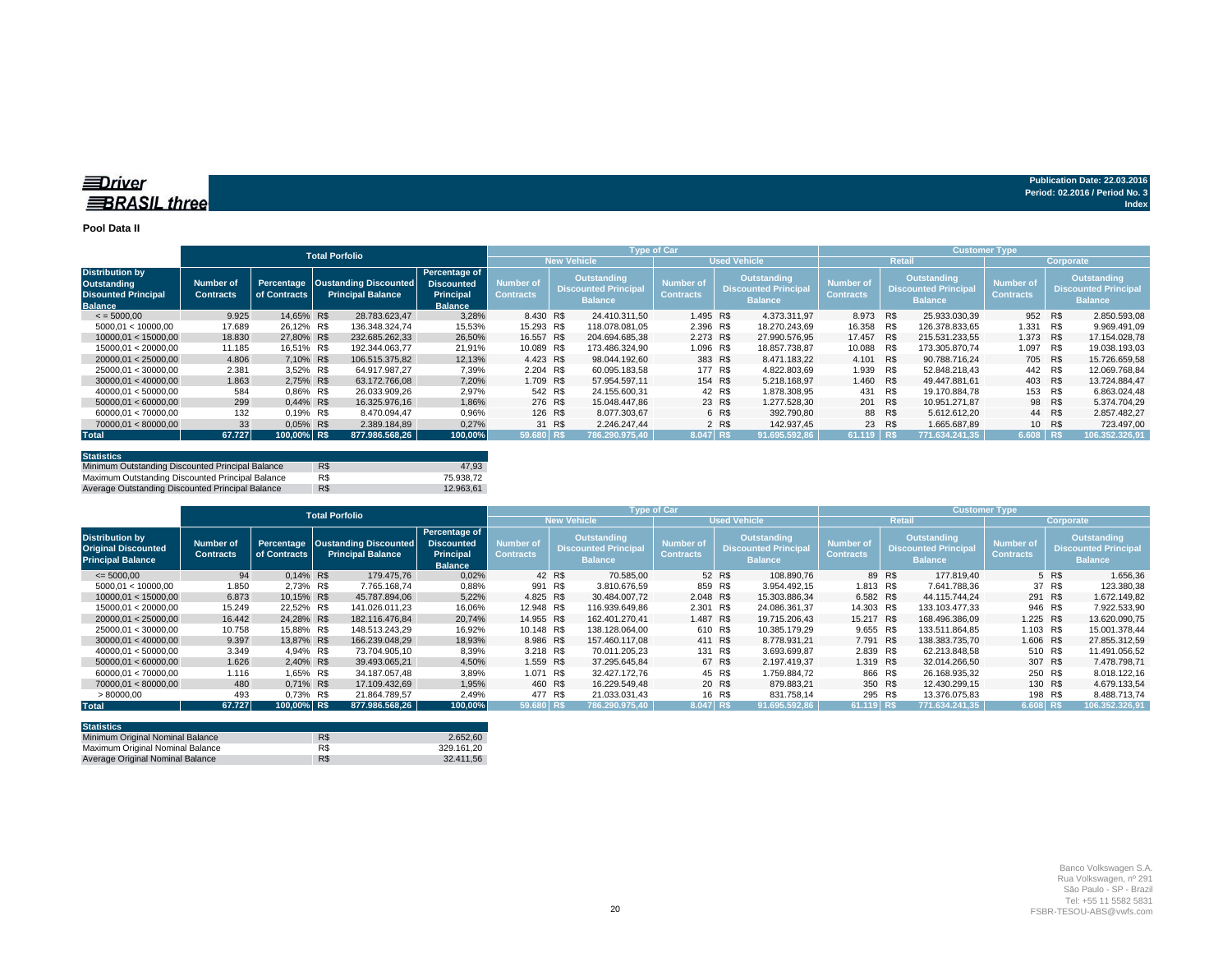| nriver | 2.03.2016                      |
|--------|--------------------------------|
|        | Period: 02.2016 / Period No. 3 |
|        | Index                          |

#### **Pool Data III**

|                                                |                                      |                            | <b>Total Porfolio</b> |                                                                     |                                                     |                               |                                                                     | <b>Type of Car</b>                   |                                                                     | <b>Customer Type</b>          |                                                                     |                                      |                                                                     |  |  |  |
|------------------------------------------------|--------------------------------------|----------------------------|-----------------------|---------------------------------------------------------------------|-----------------------------------------------------|-------------------------------|---------------------------------------------------------------------|--------------------------------------|---------------------------------------------------------------------|-------------------------------|---------------------------------------------------------------------|--------------------------------------|---------------------------------------------------------------------|--|--|--|
|                                                |                                      |                            |                       |                                                                     |                                                     |                               | <b>New Vehicle</b>                                                  |                                      | <b>Used Vehicle</b>                                                 |                               | <b>Retail</b>                                                       | Corporate                            |                                                                     |  |  |  |
| <b>Distribution by</b><br><b>Original Term</b> | <b>Number of</b><br><b>Contracts</b> | Percentage<br>of Contracts |                       | <b>Oustanding Discounted</b> Discounted<br><b>Principal Balance</b> | Percentage of<br><b>Principal</b><br><b>Balance</b> | Number of<br><b>Contracts</b> | <b>Outstanding</b><br><b>Discounted Principal</b><br><b>Balance</b> | <b>Number of</b><br><b>Contracts</b> | <b>Outstanding</b><br><b>Discounted Principal</b><br><b>Balance</b> | Number of<br><b>Contracts</b> | <b>Outstanding</b><br><b>Discounted Principal</b><br><b>Balance</b> | <b>Number of</b><br><b>Contracts</b> | <b>Outstanding</b><br><b>Discounted Principal</b><br><b>Balance</b> |  |  |  |
| $01 - 12$                                      | 948                                  | 1.40% R\$                  |                       | 11.256.935.88                                                       | 1.28%                                               | 824                           | 10.611.327                                                          | 124 R\$                              | 645.609.19                                                          | 687                           | 7.898.534                                                           | 261                                  | 3.358.402                                                           |  |  |  |
| $13 - 24$                                      | 14.759                               | 21,79% R\$                 |                       | 194.002.514.51                                                      | 22,10%                                              | 13.534                        | 181.607.946                                                         | 1.225 R\$                            | 12.394.568.76                                                       | 11.849                        | 150.152.991                                                         | 2.910                                | 43.849.524                                                          |  |  |  |
| $25 - 36$                                      | 26.834                               | 39,62% R\$                 |                       | 355.325.275.25                                                      | 40,47%                                              | 23.935                        | 318.864.772                                                         | 2.899 R\$                            | 36.460.502.91                                                       | 24.291                        | 310.093.181                                                         | 2.543                                | 45.232.094                                                          |  |  |  |
| $37 - 48$                                      | 16.138                               | 23.83% R\$                 |                       | 210.173.758,36                                                      | 23,94%                                              | 13.039                        | 175.303.631                                                         | 3.099 R\$                            | 34.870.127.82                                                       | 15.431                        | 198.626.943                                                         | 707                                  | 11.546.816                                                          |  |  |  |
| $49 - 60$                                      | 8.919                                | 13.17% R\$                 |                       | 106.909.269,00                                                      | 12,18%                                              | 8.219                         | 99.584.485                                                          | 700 R\$                              | 7.324.784.18                                                        | 8.733                         | 104.545.941                                                         | 186                                  | 2.363.328                                                           |  |  |  |
| $61 - 72$                                      | 129                                  | 0.19% R\$                  |                       | 318,815,26                                                          | 0.04%                                               | 129                           | 318.815                                                             |                                      | 0 <sub>R</sub><br>$-$                                               | 128                           | 316.652                                                             |                                      | 2.163                                                               |  |  |  |
| <b>Total</b>                                   | 67.727                               | 100,00% R\$                |                       | 877.986.568,26                                                      | 100,00%                                             | 59.680 R\$                    | 786.290.975.40                                                      | 8.047 R\$                            | 91.695.592.86                                                       | 61.119 R\$                    | 771.634.241.35                                                      | 6.608 R\$                            | 106.352.326,91                                                      |  |  |  |

| <b>Statistics</b>              |      |
|--------------------------------|------|
| Minimum Original Term          |      |
| Maximum Original Term          |      |
| Weighted Average Original Term | 38.6 |

|                                                 |                                      |              | <b>Total Porfolio</b> |                                                                             |                                              |                               | <b>Type of Car</b>                                                  |                |                               | <b>Customer Type</b> |                                                              |                       |                                      |            |                                                                     |                |                               |     |                                                              |
|-------------------------------------------------|--------------------------------------|--------------|-----------------------|-----------------------------------------------------------------------------|----------------------------------------------|-------------------------------|---------------------------------------------------------------------|----------------|-------------------------------|----------------------|--------------------------------------------------------------|-----------------------|--------------------------------------|------------|---------------------------------------------------------------------|----------------|-------------------------------|-----|--------------------------------------------------------------|
|                                                 |                                      |              |                       |                                                                             |                                              | <b>New Vehicle</b>            | <b>Used Vehicle</b>                                                 |                |                               |                      | Retai                                                        |                       |                                      |            | Corporate                                                           |                |                               |     |                                                              |
| <b>Distribution by</b><br><b>Remaining Term</b> | <b>Number of</b><br><b>Contracts</b> | of Contracts |                       | Percentage   Oustanding Discounted   Discounted<br><b>Principal Balance</b> | Percentage of<br>Principal<br><b>Balance</b> | Number of<br><b>Contracts</b> | <b>Outstanding</b><br><b>Discounted Principal</b><br><b>Balance</b> |                | Number of<br><b>Contracts</b> |                      | Outstanding<br><b>Discounted Principal</b><br><b>Balance</b> |                       | <b>Number of</b><br><b>Contracts</b> |            | <b>Outstanding</b><br><b>Discounted Principal</b><br><b>Balance</b> |                | Number of<br><b>Contracts</b> |     | Outstanding<br><b>Discounted Principal</b><br><b>Balance</b> |
| $01 - 12$                                       | 21.497                               | 31.74% R\$   |                       | 161.668.908,56                                                              | 18,41%                                       | 19.517 R\$                    |                                                                     | 152.390.264.83 |                               | 1.980 R\$            |                                                              | 9.278.643,73          |                                      | 18.425 R\$ |                                                                     | 132.339.504.61 | 3.072 R\$                     |     | 29.329.403,95                                                |
| $13 - 24$                                       | 28.107                               | 41.50% R\$   |                       | 383.470.298.60                                                              | 43,68%                                       | 25.066 R\$                    |                                                                     | 349.362.329.77 |                               | 3.041 R\$            |                                                              | 34.107.968,83         |                                      | 25.616 R\$ |                                                                     | 333.456.901.55 | 2.491                         | R\$ | 50.013.397,05                                                |
| $25 - 36$                                       | 18.123                               | 26.76% R\$   |                       | 332.847.361.10                                                              | 37,91%                                       | 15.097 R\$                    |                                                                     | 284.538.380.80 |                               | 3.026 R\$            |                                                              | 48.308.980.30         |                                      | 17.078 R\$ |                                                                     | 305.837.835.19 | 1.045 R\$                     |     | 27.009.525,91                                                |
| <b>Total</b>                                    | 67.727                               | 100.00% R\$  |                       | 877.986.568.26                                                              | 100.00%                                      | 59.680 R\$                    |                                                                     | 786.290.975.40 |                               | 8.047 R\$            |                                                              | $\big $ 91.695.592,86 |                                      | 61.119 R\$ |                                                                     | 771.634.241.35 | 6.608 R\$                     |     | 106.352.326,91                                               |

| <b>Statistics</b>               |      |
|---------------------------------|------|
| Minimum Remaining Term          |      |
| Maximum Remaining Term          |      |
| Weighted Average Remaining Term | 20.8 |

|                                            | <b>Total Porfolio</b>                |              |  |                                                                |                                                                          | <b>Type of Car</b>            |                                                                     |                     |                                                                                                             |         |                               |              | <b>Customer Type</b>                                                |                |                               |        |                                                              |  |
|--------------------------------------------|--------------------------------------|--------------|--|----------------------------------------------------------------|--------------------------------------------------------------------------|-------------------------------|---------------------------------------------------------------------|---------------------|-------------------------------------------------------------------------------------------------------------|---------|-------------------------------|--------------|---------------------------------------------------------------------|----------------|-------------------------------|--------|--------------------------------------------------------------|--|
|                                            |                                      |              |  |                                                                |                                                                          |                               | <b>New Vehicle</b>                                                  | <b>Used Vehicle</b> |                                                                                                             |         |                               | Retail       | Corporate                                                           |                |                               |        |                                                              |  |
| <b>Distribution by</b><br><b>Seasoning</b> | <b>Number of</b><br><b>Contracts</b> | of Contracts |  | Percentage   Oustanding Discounted<br><b>Principal Balance</b> | Percentage of<br><b>Discounted</b><br><b>Principal</b><br><b>Balance</b> | Number of<br><b>Contracts</b> | <b>Outstanding</b><br><b>Discounted Principal</b><br><b>Balance</b> |                     | <b>Outstanding</b><br><b>Number of</b><br><b>Discounted Principal</b><br><b>Contracts</b><br><b>Balance</b> |         | Number of<br><b>Contracts</b> |              | <b>Outstanding</b><br><b>Discounted Principal</b><br><b>Balance</b> |                | Number of<br><b>Contracts</b> |        | Outstanding<br><b>Discounted Principal</b><br><b>Balance</b> |  |
| $01 - 12$                                  | 18.065                               | 26.67% R\$   |  | 319.787.968.63                                                 | 36,42%                                                                   | 15.720 R\$                    |                                                                     | 284.694.185.84      | 2.345 R\$                                                                                                   |         | 35.093.782.79                 | 15.650 R\$   |                                                                     | 265.409.915.10 | 2.415 R\$                     |        | 54.378.053,53                                                |  |
| $13 - 24$                                  | 26.824                               | 39,61% R\$   |  | 346.268.528,35                                                 | 39,44%                                                                   | 23.792 R\$                    |                                                                     | 310.391.112.11      | 3.032 R\$                                                                                                   |         | 35.877.416.24                 | 23.848 R\$   |                                                                     | 305.601.500.14 | 2.976 R\$                     |        | 40.667.028,21                                                |  |
| $25 - 36$                                  | 13.691                               | 20,21% R\$   |  | 146.985.982,60                                                 | 16,74%                                                                   | 11.985 R\$                    |                                                                     | 131.211.391.94      | 1.706 R\$                                                                                                   |         | 15.774.590,66                 | 12.768 R\$   |                                                                     | 137.813.900.11 | 923 R\$                       |        | 9.172.082,49                                                 |  |
| $37 - 48$                                  | 7.572                                | 11.18% R\$   |  | 57.796.542.91                                                  | 6,58%                                                                    | 6.743 R\$                     |                                                                     | 53.388.362,92       | 829 R\$                                                                                                     |         | 4.408.179,99                  | 7.343 R\$    |                                                                     | 56.026.261.01  | 229 R\$                       |        | 1.770.281,90                                                 |  |
| $49 - 60$                                  | 1.446                                | 2,14% R\$    |  | 6.828.730.51                                                   | 0,78%                                                                    | 1.311 R\$                     |                                                                     | 6.287.107,33        |                                                                                                             | 135 R\$ | 541.623,18                    | 1.382 R\$    |                                                                     | 6.466.012,98   |                               | 64 R\$ | 362.717,53                                                   |  |
| $61 - 72$                                  | 129                                  | 0.19% R\$    |  | 318.815,26                                                     | 0,04%                                                                    | 129 R\$                       |                                                                     | 318.815,26          |                                                                                                             | 0 R\$   | $\sim$                        | 128 R\$      |                                                                     | 316.652,01     |                               | R\$    | 2.163,25                                                     |  |
| <b>Total</b>                               | 67.727                               | 100.00% R\$  |  | 877.986.568.26                                                 | 100,00%                                                                  | 59.680 R\$                    |                                                                     | 786.290.975.40      | 8.047 R\$                                                                                                   |         | 91.695.592.86                 | $161.119$ RS |                                                                     | 771.634.241,35 | 6.608 R\$                     |        | 106.352.326.91                                               |  |

| <b>Statistics</b>          |      |
|----------------------------|------|
| Minimum Seasoning          |      |
| Maximum Seasoning          | 60   |
| Weighted Average Seasoning | 17.8 |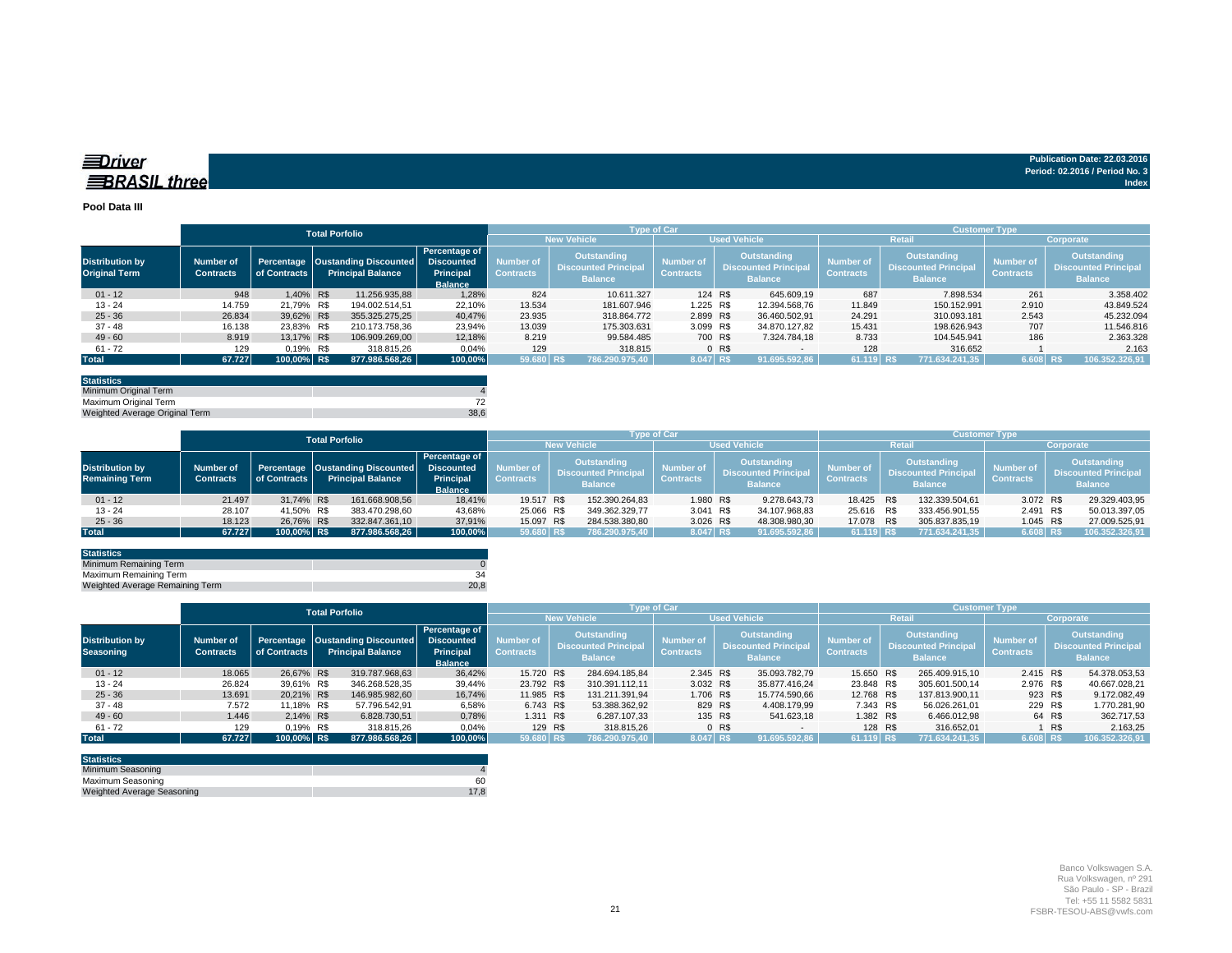### *<u>IDriver</u>* **BRASIL** three

**Publication Date: 22.03.2016 Period: 02.2016 / Period No. 3 Index**

#### **Pool Data IV**

|                              |                               |                            | <b>Total Porfolio</b>                                        |                                                                          |                                      |                         | <b>Type of Car</b>                                                  |                                      |                                                                     |               | <b>Customer Type</b>                                                                                        |               |                               |         |                                                                    |                |  |
|------------------------------|-------------------------------|----------------------------|--------------------------------------------------------------|--------------------------------------------------------------------------|--------------------------------------|-------------------------|---------------------------------------------------------------------|--------------------------------------|---------------------------------------------------------------------|---------------|-------------------------------------------------------------------------------------------------------------|---------------|-------------------------------|---------|--------------------------------------------------------------------|----------------|--|
|                              |                               |                            |                                                              |                                                                          |                                      | <b>New Vehicle</b>      |                                                                     | <b>Used Vehicle</b>                  |                                                                     |               |                                                                                                             | <b>Retail</b> |                               |         | Corporate                                                          |                |  |
| <b>Distribution by brand</b> | Number of<br><b>Contracts</b> | Percentage<br>of Contracts | Outstanding<br><b>Discounted Principal</b><br><b>Balance</b> | Percentage of<br><b>Discounted</b><br><b>Principal</b><br><b>Balance</b> | <b>Number</b> of<br><b>Contracts</b> |                         | <b>Outstanding</b><br><b>Discounted Principal</b><br><b>Balance</b> | <b>Number of</b><br><b>Contracts</b> | <b>Outstanding</b><br><b>Discounted Principal</b><br><b>Balance</b> |               | <b>Outstanding</b><br><b>Number of</b><br><b>Discounted Principal</b><br><b>Contracts</b><br><b>Balance</b> |               | Number of<br><b>Contracts</b> |         | <b>Outstanding</b><br><b>Discounted Principa</b><br><b>Balance</b> |                |  |
| <b>AUDI</b>                  | 2.696                         | 3.98% R\$                  | 69.631.256.46                                                | 7.93%                                                                    | 2.625 R\$                            |                         | 67.581.542.52                                                       |                                      | 71 R\$                                                              | 2.049.713.94  | 2.359 R\$                                                                                                   |               | 59.423.284.33                 | 337     | R\$                                                                | 10.207.972,13  |  |
| VW C&L                       | 61.786                        | 91.23% R\$                 | 771.416.763.76                                               | 87.86%                                                                   | 56.799 R\$                           |                         | 715.114.012.97                                                      | 4.987 R\$                            |                                                                     | 56.302.750,79 | 55.603 R\$                                                                                                  |               | 677.032.994.15                | 6.183   | R\$                                                                | 94.383.769,61  |  |
| OTHER BRANDS                 | 3.245                         | 4,79% R\$                  | 36.938.548.04                                                | 4.21%                                                                    |                                      | 256 R\$<br>3.595.419.91 |                                                                     | 2.989 R\$                            |                                                                     | 33.343.128.13 | 3.157 R\$                                                                                                   |               | 35.177.962.87                 |         | 88 R\$                                                             | 1.760.585,17   |  |
| Total                        | 67.727                        | 100,00% R\$                | 877.986.568.26                                               | 100.00%                                                                  | 59.680 RS                            |                         | 786.290.975.40                                                      | 8.047 RS                             |                                                                     | 91.695.592,86 | 61.119 R\$                                                                                                  |               | 771.634.241.35                | 6608 RS |                                                                    | 106.352.326.91 |  |

|                                                                    |                                      |                            | <b>Total Porfolio</b>                                        |                                                                          |                                                                                                     | Type of Car<br><b>Customer Type</b> |                               |                                                                     |                     |                               |                                                                     |                |                               |                                                                     |                |  |  |  |
|--------------------------------------------------------------------|--------------------------------------|----------------------------|--------------------------------------------------------------|--------------------------------------------------------------------------|-----------------------------------------------------------------------------------------------------|-------------------------------------|-------------------------------|---------------------------------------------------------------------|---------------------|-------------------------------|---------------------------------------------------------------------|----------------|-------------------------------|---------------------------------------------------------------------|----------------|--|--|--|
|                                                                    |                                      |                            |                                                              |                                                                          |                                                                                                     | <b>New Vehicle</b>                  |                               |                                                                     | <b>Used Vehicle</b> |                               | <b>Retail</b>                                                       | Corporate      |                               |                                                                     |                |  |  |  |
| <b>Distribution by</b><br><b>Geographic</b><br><b>Distribution</b> | <b>Number of</b><br><b>Contracts</b> | Percentage<br>of Contracts | Outstanding<br><b>Discounted Principal</b><br><b>Balance</b> | Percentage of<br><b>Discounted</b><br><b>Principal</b><br><b>Balance</b> | <b>Outstanding</b><br>Number of<br><b>Discounted Principa</b><br><b>Contracts</b><br><b>Balance</b> |                                     | Number of<br><b>Contracts</b> | <b>Outstanding</b><br><b>Discounted Principal</b><br><b>Balance</b> |                     | Number of<br><b>Contracts</b> | <b>Outstanding</b><br><b>Discounted Principal</b><br><b>Balance</b> |                | Number of<br><b>Contracts</b> | <b>Outstanding</b><br><b>Discounted Principal</b><br><b>Balance</b> |                |  |  |  |
| AC                                                                 | 258                                  | 0.38% R\$                  | 3.352.349.07                                                 | 0,38%                                                                    | 201 R\$                                                                                             | 2.768.228.38                        |                               | 57 R\$                                                              | 584.120.69          | 230 R\$                       |                                                                     | 2.966.522.85   | 28                            | R\$                                                                 | 385.826,22     |  |  |  |
| AL                                                                 | 926                                  | 1.37% R\$                  | 12.116.352.52                                                | 1,38%                                                                    | 835 R\$                                                                                             | 11.223.306.99                       |                               | 91 R\$                                                              | 893.045.53          | 868                           | R\$                                                                 | 11.259.461.12  | 58                            | R\$                                                                 | 856.891,40     |  |  |  |
| AM                                                                 | 609                                  | 0,90% R\$                  | 8.853.549.92                                                 | 1,01%                                                                    | 567 R\$                                                                                             | 8.289.103.25                        |                               | 42 R\$                                                              | 564.446.67          | 434                           | R\$                                                                 | 6.308.413,58   | 175                           | R\$                                                                 | 2.545.136,34   |  |  |  |
| AP                                                                 | 207                                  | 0,31% R\$                  | 3.013.918.45                                                 | 0,34%                                                                    | 206 R\$                                                                                             | 2.996.513,07                        |                               | R\$                                                                 | 17.405,38           | 189                           | R\$                                                                 | 2.764.962,97   | 18                            | R\$                                                                 | 248.955,48     |  |  |  |
| BA                                                                 | 2.834                                | 4.18% R\$                  | 33.594.071.52                                                | 3,83%                                                                    | 2.561 R\$                                                                                           | 30.560.629.61                       |                               | 273 R\$                                                             | 3.033.441.91        | 2.595                         | <b>R\$</b>                                                          | 29.852.560.01  | 239                           | R\$                                                                 | 3.741.511,51   |  |  |  |
| СE                                                                 | 2.108                                | 3.11% R\$                  | 26.667.095.03                                                | 3.04%                                                                    | 1.888 R\$                                                                                           | 24.512.015.41                       |                               | 220 R\$                                                             | 2.155.079.62        | 1.946                         | R\$                                                                 | 24.413.451.46  | 162                           | R\$                                                                 | 2.253.643.57   |  |  |  |
| <b>DF</b>                                                          | 1.141                                | 1.68% R\$                  | 17.372.280,70                                                | 1,98%                                                                    | 1.103 R\$                                                                                           | 16.879.660.64                       |                               | 38 R\$                                                              | 492.620.06          | 1.089                         | R\$                                                                 | 16.454.295,12  | 52                            | R\$                                                                 | 917.985,58     |  |  |  |
| ES                                                                 | 1.127                                | 1.66% R\$                  | 14.170.795.49                                                | 1,61%                                                                    | 995 R\$                                                                                             | 12.974.980.93                       | 132                           | R\$                                                                 | 1.195.814.56        | 1.030                         | R\$                                                                 | 12.744.385.74  | 97                            | R\$                                                                 | 1.426.409,75   |  |  |  |
| GO                                                                 | 3.066                                | 4,53% R\$                  | 38.124.200,00                                                | 4,34%                                                                    | 2.619 R\$                                                                                           | 33.364.285,10                       |                               | 447 R\$                                                             | 4.759.914,90        | 2.832 R\$                     |                                                                     | 34.341.432,84  | 234                           | R\$                                                                 | 3.782.767,16   |  |  |  |
| MA                                                                 | 865                                  | 1.28% R\$                  | 11.690.889.08                                                | 1,33%                                                                    | 830 R\$                                                                                             | 11.331.875.42                       | 35                            | R\$                                                                 | 359.013.66          | 841                           | R\$                                                                 | 11.145.554.53  | 24                            | R\$                                                                 | 545.334.55     |  |  |  |
| <b>MG</b>                                                          | 6.147                                | 9.08% R\$                  | 75.426.206.41                                                | 8,59%                                                                    | 5.454 R\$                                                                                           | 67.878.055.46                       |                               | 693 R\$                                                             | 7.548.150.95        | 5.466 R\$                     |                                                                     | 65.165.189.81  | 681                           | R\$                                                                 | 10.261.016,60  |  |  |  |
| <b>MS</b>                                                          | 1.137                                | 1.68% R\$                  | 14.185.600.75                                                | 1,62%                                                                    | 1.035 R\$                                                                                           | 13.130.524.07                       |                               | 102 R\$                                                             | 1.055.076.68        | 1.028                         | R\$                                                                 | 12.589.724.47  | 109                           | R\$                                                                 | 1.595.876.28   |  |  |  |
| <b>MT</b>                                                          | 1.058                                | 1.56% R\$                  | 14.651.676.99                                                | 1,67%                                                                    | 993 R\$                                                                                             | 13.774.601.27                       |                               | 65 R\$                                                              | 877.075.72          | 879 R\$                       |                                                                     | 11.911.527,59  | 179                           | R\$                                                                 | 2.740.149,40   |  |  |  |
| PA                                                                 | 1.414                                | 2.09% R\$                  | 20.454.474.47                                                | 2,33%                                                                    | 1.222 R\$                                                                                           | 18.211.240,28                       |                               | 192 R\$                                                             | 2.243.234,19        | 1.266                         | R\$                                                                 | 17.776.787,45  | 148                           | R\$                                                                 | 2.677.687,02   |  |  |  |
| PB                                                                 | 1.248                                | 1.84% R\$                  | 16.081.377.40                                                | 1,83%                                                                    | 1.164 R\$                                                                                           | 15.184.177.73                       |                               | 84 R\$                                                              | 897.199.67          | 1.170 R\$                     |                                                                     | 14.852.679.79  | 78                            | R\$                                                                 | 1.228.697,61   |  |  |  |
| PE                                                                 | 2.478                                | 3.66% R\$                  | 30.647.471.72                                                | 3,49%                                                                    | 2.301 R\$                                                                                           | 28.890.049.09                       |                               | 177 R\$                                                             | 1.757.422.63        | 2.293                         | R\$                                                                 | 27.982.430.36  | 185                           | R\$                                                                 | 2.665.041,36   |  |  |  |
| PI                                                                 | 885                                  | 1.31% R\$                  | 11.445.834.21                                                | 1,30%                                                                    | 867 R\$                                                                                             | 11.207.769.70                       |                               | 18 R\$                                                              | 238.064.51          | 821                           | R\$                                                                 | 10.339.766.99  | 64                            | R\$                                                                 | 1.106.067,22   |  |  |  |
| <b>PR</b>                                                          | 4.471                                | 6.60% R\$                  | 58.044.457.00                                                | 6,61%                                                                    | 3.821                                                                                               | R\$<br>50.833.412.26                | 650                           | R\$                                                                 | 7.211.044.74        | 3.803                         | R\$                                                                 | 47.026.570.88  | 668                           | R\$                                                                 | 11.017.886,12  |  |  |  |
| <b>RJ</b>                                                          | 4.749                                | 7,01% R\$                  | 62.624.787.61                                                | 7,13%                                                                    | 4.289 R\$                                                                                           | 57.263.973.32                       |                               | 460 R\$                                                             | 5.360.814,29        | 4.345 R\$                     |                                                                     | 56.683.812,10  | 404                           | R\$                                                                 | 5.940.975,51   |  |  |  |
| <b>RN</b>                                                          | 810                                  | 1.20% R\$                  | 10.360.558,25                                                | 1,18%                                                                    | 770 R\$                                                                                             | 9.889.797,71                        |                               | 40 R\$                                                              | 470.760,54          | 698                           | R\$                                                                 | 8.568.169,40   | 112                           | R\$                                                                 | 1.792.388,85   |  |  |  |
| <b>RO</b>                                                          | 598                                  | 0,88% R\$                  | 7.536.483,13                                                 | 0,86%                                                                    | 523 R\$                                                                                             | 6.773.965,95                        |                               | 75 R\$                                                              | 762.517,18          | 568 R\$                       |                                                                     | 7.010.796,38   | 30                            | R\$                                                                 | 525.686,75     |  |  |  |
| <b>RR</b>                                                          | 121                                  | 0.18% R\$                  | 1.735.294.70                                                 | 0,20%                                                                    | 111 R\$                                                                                             | 1.633.292.43                        |                               | 10 R\$                                                              | 102.002.27          | 88                            | R\$                                                                 | 1.246.845.00   | 33                            | R\$                                                                 | 488.449.70     |  |  |  |
| <b>RS</b>                                                          | 4.912                                | 7.25% R\$                  | 59.960.698.72                                                | 6,83%                                                                    | 4.300 R\$                                                                                           | 53.672.779.31                       |                               | 612 R\$                                                             | 6.287.919.41        | 4.388                         | R\$                                                                 | 51.803.245.80  | 524                           | R\$                                                                 | 8.157.452,92   |  |  |  |
| <b>SC</b>                                                          | 4.910                                | 7.25% R\$                  | 64.978.323.03                                                | 7.40%                                                                    | 4.293 R\$                                                                                           | 57.392.083,52                       |                               | 617 R\$                                                             | 7.586.239,51        | 4.444                         | R\$                                                                 | 57.659.849.02  | 466                           | R\$                                                                 | 7.318.474.01   |  |  |  |
| <b>SE</b>                                                          | 728                                  | 1,07% R\$                  | 9.939.287,63                                                 | 1,13%                                                                    | 641 R\$                                                                                             | 8.915.148,75                        |                               | 87 R\$                                                              | 1.024.138,88        | 640 R\$                       |                                                                     | 8.522.184,77   | 88                            | R\$                                                                 | 1.417.102,86   |  |  |  |
| <b>SP</b>                                                          | 18.572                               | 27.42% R\$                 | 246.505.334,70                                               | 28,08%                                                                   | 15.770 R\$                                                                                          | 212.543.018.30                      | 2.802 R\$                     |                                                                     | 33.962.316,40       | 16.854                        | R\$                                                                 | 216.423.338,18 | 1.718                         | R\$                                                                 | 30.081.996,52  |  |  |  |
| <b>TO</b>                                                          | 348                                  | 0.51% R\$                  | 4.453.199,76                                                 | 0,51%                                                                    | 321                                                                                                 | R\$<br>4.196.487.45                 |                               | 27 R\$                                                              | 256.712.31          | 314                           | R\$                                                                 | 3.820.283.14   | 34                            | R\$                                                                 | 632.916.62     |  |  |  |
| <b>Total</b>                                                       | 67.727                               | 100.00% R\$                | 877.986.568.26                                               | 100.00%                                                                  | 59.680 R\$                                                                                          | 786.290.975.40                      | 8.047 RS                      |                                                                     | 91.695.592.86       | 61.119 R\$                    |                                                                     | 771.634.241.35 | 6.608                         | R\$                                                                 | 106.352.326.91 |  |  |  |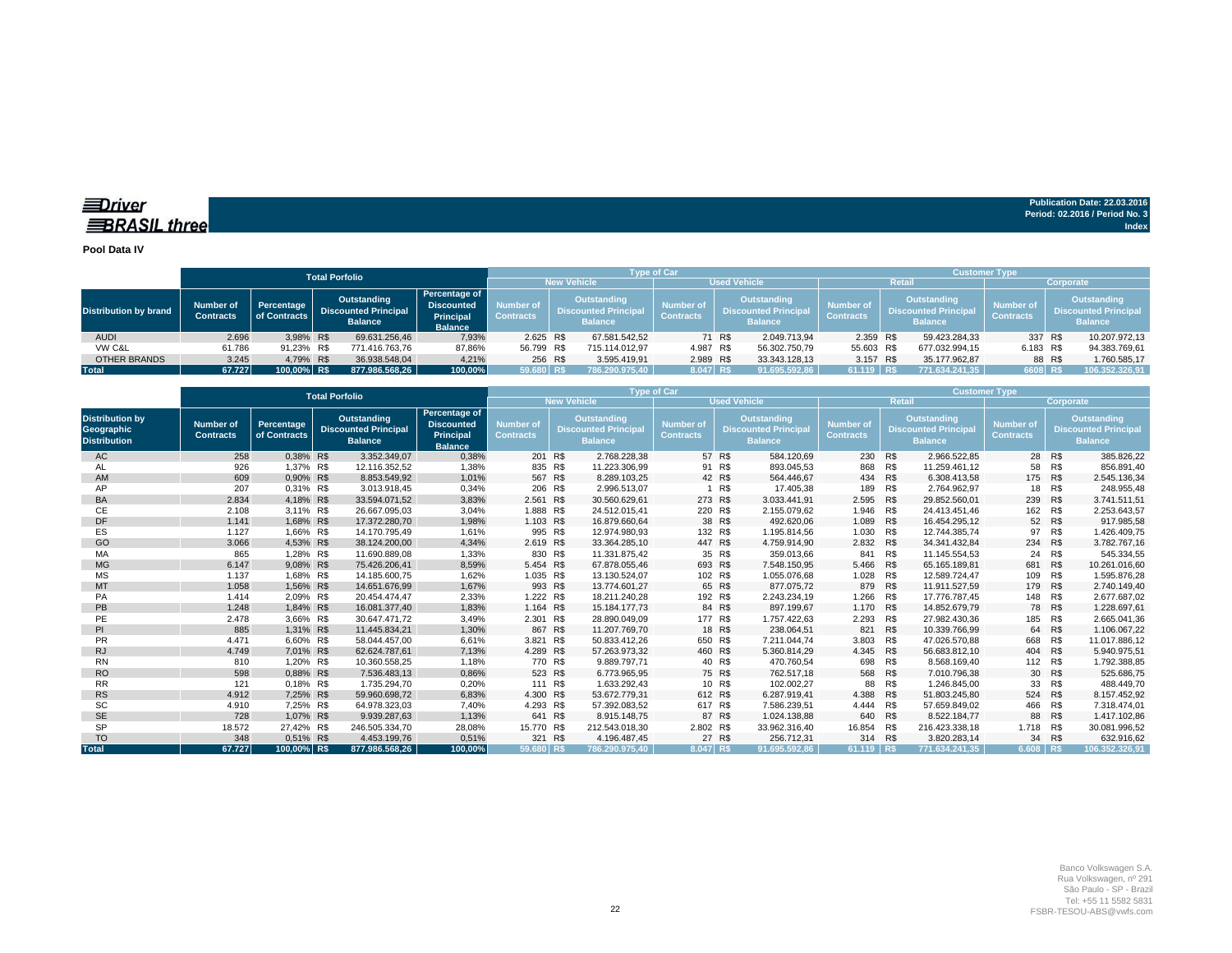### *<u>IDriver</u>* **BRASIL three**

**Publication Date: 22.03.2016 Period: 02.2016 / Period No. 3 Index**

**Pool Data V**

|                                         |                       |                               |                        |                                                                  | <b>Type of Car</b>                                                |                               | <b>Customer Type</b> |                                                           |                                      |                 |                                                           |                               |            |                                                           |                                      |                  |                                                           |
|-----------------------------------------|-----------------------|-------------------------------|------------------------|------------------------------------------------------------------|-------------------------------------------------------------------|-------------------------------|----------------------|-----------------------------------------------------------|--------------------------------------|-----------------|-----------------------------------------------------------|-------------------------------|------------|-----------------------------------------------------------|--------------------------------------|------------------|-----------------------------------------------------------|
|                                         | <b>Total Porfolio</b> |                               |                        |                                                                  | <b>New Vehicle</b><br><b>Used Vehicle</b>                         |                               |                      |                                                           |                                      |                 |                                                           | <b>Retail</b>                 | Corporate, |                                                           |                                      |                  |                                                           |
| <b>Distribution by Brand</b><br>& Model | Model                 | Number of<br><b>Contracts</b> | <b>Contracts</b>       | Percentage of Outstanding Discounted<br><b>Principal Balance</b> | Percentage of<br><b>Discounted</b><br>Principal<br><b>Balance</b> | Number of<br><b>Contracts</b> |                      | <b>Outstanding Discounted</b><br><b>Principal Balance</b> | <b>Number of</b><br><b>Contracts</b> |                 | <b>Outstanding Discounted</b><br><b>Principal Balance</b> | Number of<br><b>Contracts</b> |            | <b>Outstanding Discounted</b><br><b>Principal Balance</b> | <b>Number of</b><br><b>Contracts</b> |                  | <b>Outstanding Discounted</b><br><b>Principal Balance</b> |
| <b>VW</b>                               | <b>AMAROK</b>         | 1.750                         | 2,58% R\$              | 43.810.299,25                                                    | 4,99%                                                             | 1.604 R\$                     |                      | 39.937.863,04                                             |                                      | 146 R\$         | 3.872.436,21                                              | 1.203 R\$                     |            | 28.196.866,14                                             | 547 R\$                              |                  | 15.613.433,11                                             |
|                                         | <b>BORA</b>           | 16                            | 0,02% R\$              | 204.014,82                                                       | 0,02%                                                             |                               | 0 R\$                |                                                           |                                      | 16 R\$          | 204.014,82                                                |                               | 16 R\$     | 204.014,82                                                |                                      | 0 R\$            |                                                           |
|                                         | <b>CROSSFOX</b>       | 806                           | 1,19% R\$              | 11.055.880,86                                                    | 1,26%                                                             |                               | 665 R\$              | 9.151.626,62                                              |                                      | 141 R\$         | 1.904.254,24                                              | 780 R\$                       |            | 10.706.856,36                                             |                                      | 26 R\$           | 349.024,50                                                |
|                                         | <b>FOX</b>            | 14.144                        | 20,88% R\$             | 174.181.183,04                                                   | 19,84%                                                            | 13.206 R\$                    |                      | 164.217.432,05                                            |                                      | 938 R\$         | 9.963.750,99                                              | 13.564 R\$                    |            | 165.766.349,76                                            | 580 R\$                              |                  | 8.414.833,28                                              |
|                                         | <b>FUSCA</b>          | 53                            | 0,08% R\$              | 1.012.895,78                                                     | 0,12%                                                             |                               | 48 R\$               | 886.431,66                                                |                                      | 5 R\$           | 126.464,12                                                |                               | 46 R\$     | 829.652,14                                                |                                      | 7 R\$            | 183.243,64                                                |
|                                         | GOL                   | 20.103                        | 29,68% R\$             | 205.670.251,44                                                   | 23,43%                                                            | 18.103 R\$                    |                      | 187.500.628,98                                            | 2.000 R\$                            |                 | 18.169.622,46                                             | 18.246 R\$                    |            | 184.254.118,70                                            | 1.857 R\$                            |                  | 21.416.132,74                                             |
|                                         | <b>GOLF</b>           | 1.153                         | 1,70% R\$              | 23.509.189,27                                                    | 2,68%                                                             | 1.019 R\$                     |                      | 21.644.365,35                                             |                                      | 134 R\$         | 1.864.823,92                                              | 1.071 R\$                     |            | 21.412.432,81                                             |                                      | 82 R\$           | 2.096.756,46                                              |
|                                         | <b>JETTA</b>          | 1.546                         | 2,28% R\$              | 26.907.637,38                                                    | 3,06%                                                             | 1.455 R\$                     |                      | 25.031.848,91                                             |                                      | 91 R\$          | 1.875.788,47                                              | 1.362 R\$                     |            | 22.626.802,56                                             | 184 R\$                              |                  | 4.280.834,82                                              |
|                                         | <b>KOMBI</b>          | 305                           | 0,45% R\$              | 3.229.811,25                                                     | 0,37%                                                             |                               | 233 R\$              | 2.338.573,04                                              |                                      | 72 R\$          | 891.238,21                                                | 160 R\$                       |            | 1.690.862,92                                              | 145 R\$                              |                  | 1.538.948,33                                              |
|                                         | NEW BEETLE            | 6                             | 0,01% R\$              | 99.111,78                                                        | 0,01%                                                             |                               | 0 R\$                |                                                           |                                      | 6 R\$           | 99.111,78                                                 |                               | 6 R\$      | 99.111,78                                                 |                                      | 0 R\$            |                                                           |
|                                         | <b>PARATI</b>         | 61                            | 0,09% R\$              | 477.801,42                                                       | 0,05%                                                             |                               | 7 R\$                | 20.459,39                                                 |                                      | 54 R\$          | 457.342,03                                                |                               | 59 R\$     | 469.837,06                                                |                                      | 2 R\$            | 7.964,36                                                  |
|                                         | PASSAT                | 40                            | 0,06% R\$              | 990.437,42                                                       | 0,11%                                                             |                               | 35 R\$               | 883.976,44                                                |                                      | 5 R\$           | 106.460,98                                                |                               | 29 R\$     | 790.082,19                                                |                                      | 11 R\$           | 200.355,23                                                |
|                                         | <b>POLO</b>           | 494                           | 0,73% R\$              | 5.452.764,53                                                     | 0,62%                                                             |                               | 347 R\$              | 3.844.212,92                                              |                                      | 147 R\$         | 1.608.551,61                                              | 450 R\$                       |            | 4.819.151,02                                              |                                      | 44 R\$           | 633.613,51                                                |
|                                         | POLO SEDAN            | 595                           | 0,88% R\$              | 6.032.337,51                                                     | 0,69%                                                             |                               | 453 R\$              | 4.558.188,44                                              |                                      | 142 R\$         | 1.474.149,07                                              | 561 R\$                       |            | 5.662.736,41                                              |                                      | 34 R\$           | 369.601,10                                                |
|                                         | <b>SANTANA</b>        | $\mathsf{R}$                  | 0,01% R\$              | 34.326,79                                                        | 0,00%                                                             |                               | 0 R\$                |                                                           |                                      | 8 R\$           | 34.326,79                                                 |                               | 8 R\$      | 34.326,79                                                 |                                      | 0 R\$            |                                                           |
|                                         | SAVEIRO               | 4.877                         | 7,20% R\$              | 76.418.720,69                                                    | 8,70%                                                             | 4.595 R\$                     |                      | 72.660.705,81                                             |                                      | 282 R\$         | 3.758.014,88                                              | 3.526 R\$                     |            | 55.793.743,33                                             | 1.351 R\$                            |                  | 20.624.977,36                                             |
|                                         | <b>SPACE CROSS</b>    |                               | 0,00% R\$              | 14.275,37                                                        | 0,00%                                                             |                               | 0 R\$                |                                                           |                                      | 1 R\$           | 14.275,37                                                 |                               | 1 R\$      | 14.275,37                                                 |                                      | 0 R\$            |                                                           |
|                                         | <b>SPACECROSS</b>     | 237                           | 0,35% R\$              | 3.340.327,48                                                     | 0,38%                                                             |                               | 220 R\$              | 3.058.305,91                                              |                                      | 17 R\$          | 282.021,57                                                | 223 R\$                       |            | 3.083.768,72                                              |                                      | 14 R\$           | 256.558,76                                                |
|                                         | <b>SPACEFOX</b>       | 1.162                         | 1,72% R\$              | 14.844.528,04                                                    | 1,69%                                                             |                               | 957 R\$              | 12.506.400,52                                             |                                      | 205 R\$         | 2.338.127,52                                              | 1.094 R\$                     |            | 13.775.734,09                                             |                                      | 68 R\$           | 1.068.793,95                                              |
|                                         | <b>TIGUAN</b>         | 194                           | 0,29% R\$              | 4.458.575,57                                                     | 0,51%                                                             |                               | 179 R\$              | 4.021.404,21                                              |                                      | 15 R\$          | 437.171,36                                                | 159 R\$                       |            | 3.523.842,90                                              |                                      | 35 R\$           | 934.732,67                                                |
|                                         | <b>TOUAREG</b>        |                               | 0,01% R\$              | 241.009,00                                                       | 0,03%                                                             |                               | 4 R\$                | 188.011,29                                                |                                      | 1 R\$           | 52.997,71                                                 |                               | 3 R\$      | 145.370,18                                                |                                      | 2 R\$            | 95.638,82                                                 |
|                                         | UP                    | 5.895                         | 8,70% R\$              | 70.980.107,26                                                    | 8,08%                                                             | 5.836 R\$                     |                      | 70.117.383,51                                             |                                      | 59 R\$          | 862.723,75                                                | 5.376 R\$                     |            | 63.869.273,10                                             | 519 R\$                              |                  | 7.110.834,16                                              |
|                                         | VOYAGE                | 8.328                         | 12,30% R\$             | 98.337.669,63                                                    | 11,20%                                                            | 7.832 R\$                     |                      | 92.516.136,13                                             |                                      | 496 R\$         | 5.821.533,50                                              | 7.653 R\$                     |            | 89.150.176,82                                             | 675 R\$                              |                  | 9.187.492,81                                              |
|                                         | OTHER VW              | $\overline{7}$                | 0,01% R\$              | 113.608,18                                                       | 0,01%                                                             |                               | 1 R\$                | 30.058,75                                                 |                                      | 6 R\$           | 83.549,43                                                 |                               | 7 R\$      | 113.608,18                                                |                                      | 0 R\$            |                                                           |
| <b>Sub-Total VW</b>                     |                       | 61.786                        | 91,23% R\$             | 771.416.763,76                                                   | 87,86%                                                            | 56.799 R\$                    |                      | 715.114.012.97                                            | 4.987 RS                             |                 | 56.302.750.79                                             | $55.603$ R\$                  |            | 677.032.994,15                                            | 6.183 R\$                            |                  | 94.383.769,61                                             |
| Audi                                    | A1                    | 77                            | 0,11% R\$              | 1.169.630,38                                                     | 0,13%                                                             |                               | 69 R\$               | 1.042.111,82                                              |                                      | 8 R\$           | 127.518,56                                                |                               | 75 R\$     | 1.141.389,39                                              |                                      | 2 R\$            | 28.240,99                                                 |
|                                         | A <sub>3</sub>        | 1.174                         | 1,73% R\$              | 26.173.996,33                                                    | 2,98%                                                             | 1.143 R\$                     |                      | 25.287.935,34                                             |                                      | 31 R\$          | 886.060,99                                                | 1.054 R\$                     |            | 23.077.155,08                                             | 120 R\$                              |                  | 3.096.841,25                                              |
|                                         | A4<br>A <sub>5</sub>  | 256<br>155                    | 0,38% R\$<br>0,23% R\$ | 5.995.648,46                                                     | 0,68%<br>0,54%                                                    |                               | 242 R\$<br>152 R\$   | 5.645.467,47                                              |                                      | 14 R\$<br>3 R\$ | 350.180,99                                                | 221 R\$                       |            | 4.993.012,21                                              |                                      | 35 R\$<br>28 R\$ | 1.002.636,25                                              |
|                                         | A <sub>6</sub>        | $\overline{2}$                | 0,00% R\$              | 4.729.665,61<br>107.375,81                                       | 0,01%                                                             |                               | 2 R\$                | 4.617.524,52<br>107.375,81                                |                                      | 0 R\$           | 112.141,09<br>$\sim$                                      | 127 R\$                       | 0 R\$      | 3.842.686,54                                              |                                      | 2 R\$            | 886.979,07                                                |
|                                         | A7                    |                               | 0,00% R\$              | 49.847,31                                                        | 0,01%                                                             |                               | 0 R\$                |                                                           |                                      | 1 R\$           | 49.847,31                                                 |                               | 1 R\$      | 49.847,31                                                 |                                      | 0 R\$            | 107.375,81                                                |
|                                         | Q <sub>3</sub>        | 946                           | 1,40% R\$              | 27.771.342,58                                                    | 3,16%                                                             |                               | 939 R\$              | 27.517.857,25                                             |                                      | 7 R\$           | 253.485,33                                                | 823 R\$                       |            | 23.941.767,83                                             | 123 R\$                              |                  | 3.829.574,75                                              |
|                                         | Q <sub>5</sub>        | 70                            | 0,10% R\$              | 2.954.432,11                                                     | 0,34%                                                             |                               | 65 R\$               | 2.810.222,73                                              |                                      | 5 R\$           | 144.209,38                                                |                               | 45 R\$     | 1.793.724,98                                              |                                      | 25 R\$           | 1.160.707,13                                              |
|                                         | Q7                    | 3                             | 0,00% R\$              | 163.192,24                                                       | 0,02%                                                             |                               | 2 R\$                | 106.955,87                                                |                                      | 1 R\$           | 56.236,37                                                 |                               | 2 R\$      | 106.955,87                                                |                                      | 1 R\$            | 56.236,37                                                 |
|                                         | RS4                   | $\Omega$                      | 0,00% R\$              | $\sim 10^{-1}$                                                   | 0,00%                                                             |                               | 0 R\$                |                                                           |                                      | 0 R\$           |                                                           |                               | 0 R\$      |                                                           |                                      | 0 R\$            |                                                           |
|                                         | S <sub>4</sub>        | $\overline{2}$                | 0,00% R\$              | 76.762,70                                                        | 0,01%                                                             |                               | 2 R\$                | 76.762,70                                                 |                                      | 0 R\$           |                                                           |                               | 1 R\$      | 37.382,19                                                 | $\mathbf{1}$                         | R\$              | 39.380,51                                                 |
|                                         | <b>TT</b>             | 10                            | 0,01% R\$              | 439.362,93                                                       | 0,05%                                                             |                               | 9 R\$                | 369.329,01                                                | $\mathbf{1}$                         | R\$             | 70.033,92                                                 |                               | 10 R\$     | 439.362,93                                                |                                      | 0 R\$            |                                                           |
| <b>Sub-Total Audi</b>                   |                       | 2.696                         | 3.98% R\$              | 69.631.256.46                                                    | 7.93%                                                             | 2.625 R\$                     |                      | 67.581.542.52                                             |                                      | 71 R\$          | 2.049.713.94                                              | $2.359$ R\$                   |            | 59.423.284,33                                             | 337 R\$                              |                  | 10.207.972,13                                             |
| <b>OTHER BRANDS</b>                     | <b>OTHER BRANDS</b>   | 3.245                         | 4,79% R\$              | 36.938.548,04                                                    | 4,21%                                                             |                               | 256 R\$              | 3.595.419,91                                              | 2.989 R\$                            |                 | 33.343.128,13                                             | 3.157 R\$                     |            | 35.177.962,87                                             |                                      | 88 R\$           | 1.760.585,17                                              |
| <b>Sub-Total Other Brands</b>           |                       | 3.245                         | 4,79% R\$              | 36.938.548.04                                                    | 4,21%                                                             |                               | 256 R\$              | 3.595.419.91                                              | 2.989 R\$                            |                 | 33.343.128.13                                             | $3.157$ R\$                   |            | 35.177.962.87                                             | 88 RS                                |                  | 1.760.585,17                                              |
| <b>Total</b>                            |                       | 67.727                        | 100.00% R\$            | 877.986.568.26                                                   | 100.00%                                                           | 59.680 R\$                    |                      | 786.290.975,40                                            | 8.047 R\$                            |                 | 91.695.592.86                                             | 61.119 R\$                    |            | 771.634.241,35                                            | 6.608 RS                             |                  | 106.352.326.91                                            |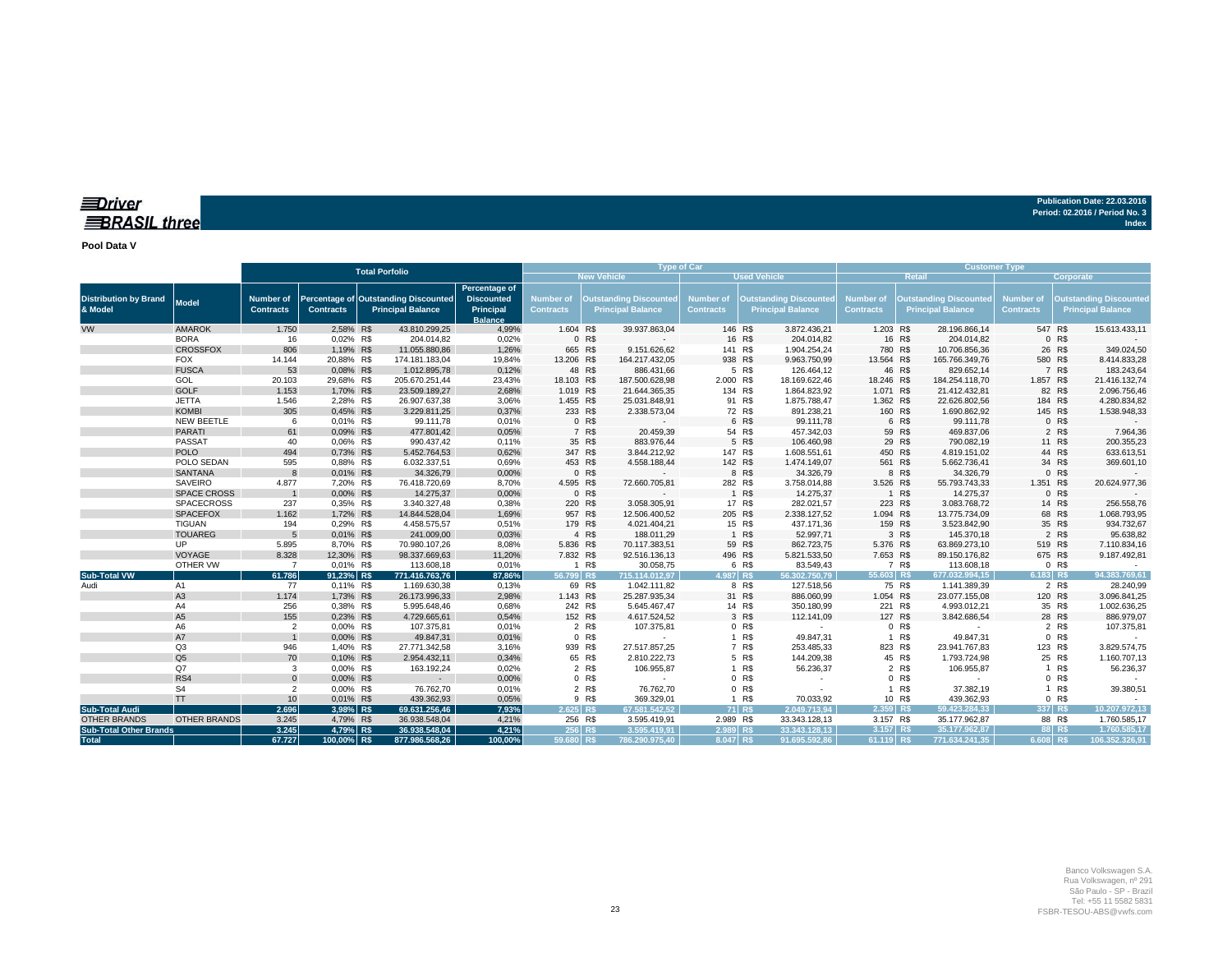# **EDriver BRASIL three**

**Publication Date: 22.03.2016 Period: 02.2016 / Period No. 3 Index**

**Pool Data IV**

|                            |                                      |                  | <b>Total Porfolio</b>                                            |                                                                          |
|----------------------------|--------------------------------------|------------------|------------------------------------------------------------------|--------------------------------------------------------------------------|
| <b>EA189 Engine status</b> | <b>Number of</b><br><b>Contracts</b> | <b>Contracts</b> | Percentage of Outstanding Discounted<br><b>Principal Balance</b> | Percentage of<br><b>Discounted</b><br><b>Principal</b><br><b>Balance</b> |
| EA189 Engine               | 39                                   | 0,06% R\$        | 797.390,91                                                       | 0,09%                                                                    |
| Other                      | 67.688                               | 99,94% R\$       | 877.189.177,35                                                   | 99,91%                                                                   |
| <b>Total</b>               | 67.727                               | 100,00% R\$      | 877.986.568,26                                                   | 100,00%                                                                  |